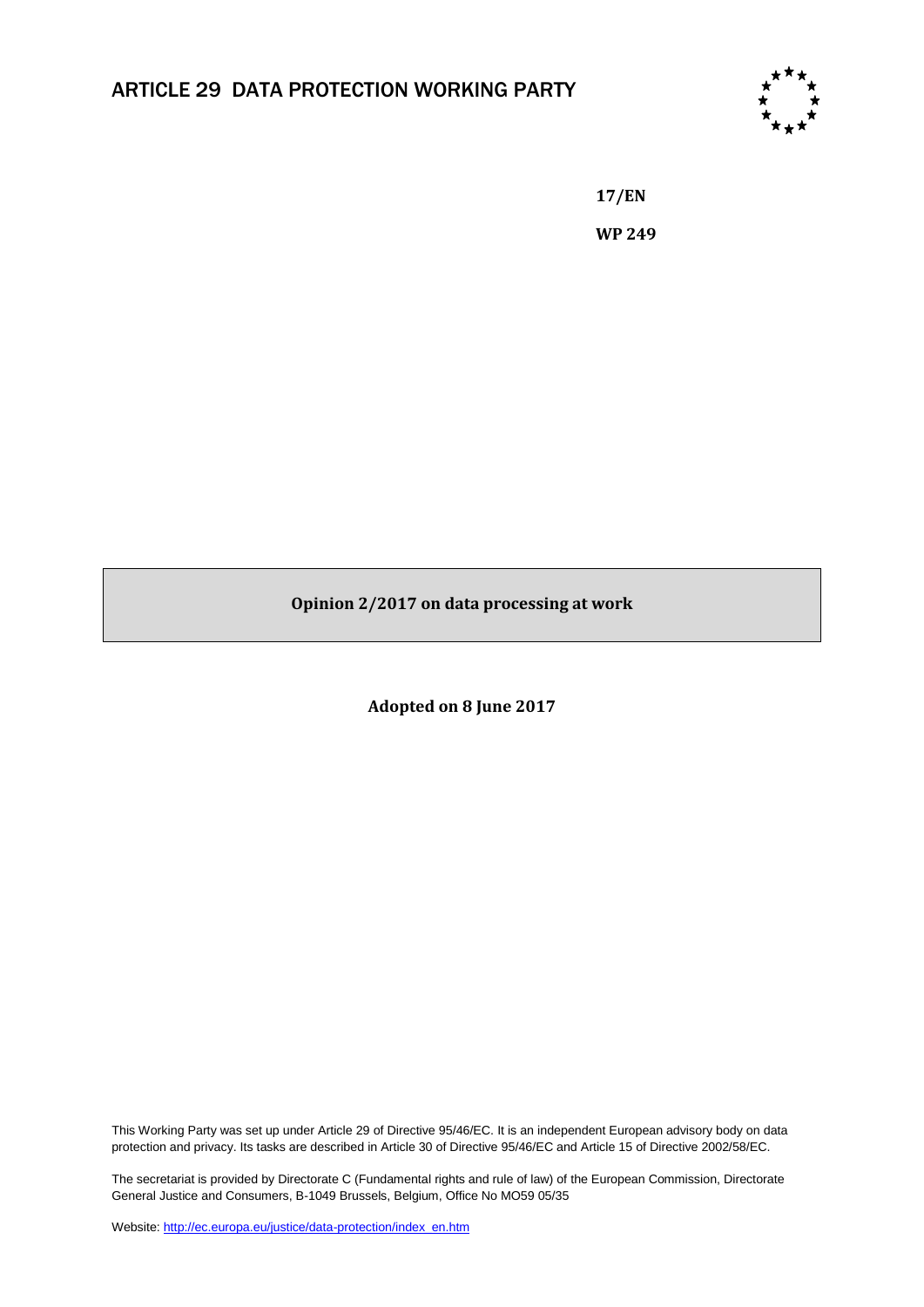# **Contents**

| $\mathbf{1}$ |     |                                                                                           |
|--------------|-----|-------------------------------------------------------------------------------------------|
| 2.           |     |                                                                                           |
| 3.           |     |                                                                                           |
|              | 3.1 |                                                                                           |
|              | 3.2 |                                                                                           |
| 4.           |     |                                                                                           |
| 5.           |     |                                                                                           |
|              | 5.1 |                                                                                           |
|              | 5.2 |                                                                                           |
|              | 5.3 | Processing operations resulting from monitoring ICT usage at the workplace  12            |
|              | 5.4 | Processing operations resulting from monitoring ICT usage outside the workplace  15       |
|              | 5.5 |                                                                                           |
|              | 5.6 |                                                                                           |
|              | 5.7 |                                                                                           |
|              | 5.8 | Processing operations involving disclosure of employee data to third parties 21           |
|              | 5.9 | Processing operations involving international transfers of HR and other employee data  22 |
| 6.           |     |                                                                                           |
|              | 6.1 |                                                                                           |
|              | 6.2 |                                                                                           |
|              | 6.3 |                                                                                           |
|              | 6.4 |                                                                                           |
|              | 6.5 |                                                                                           |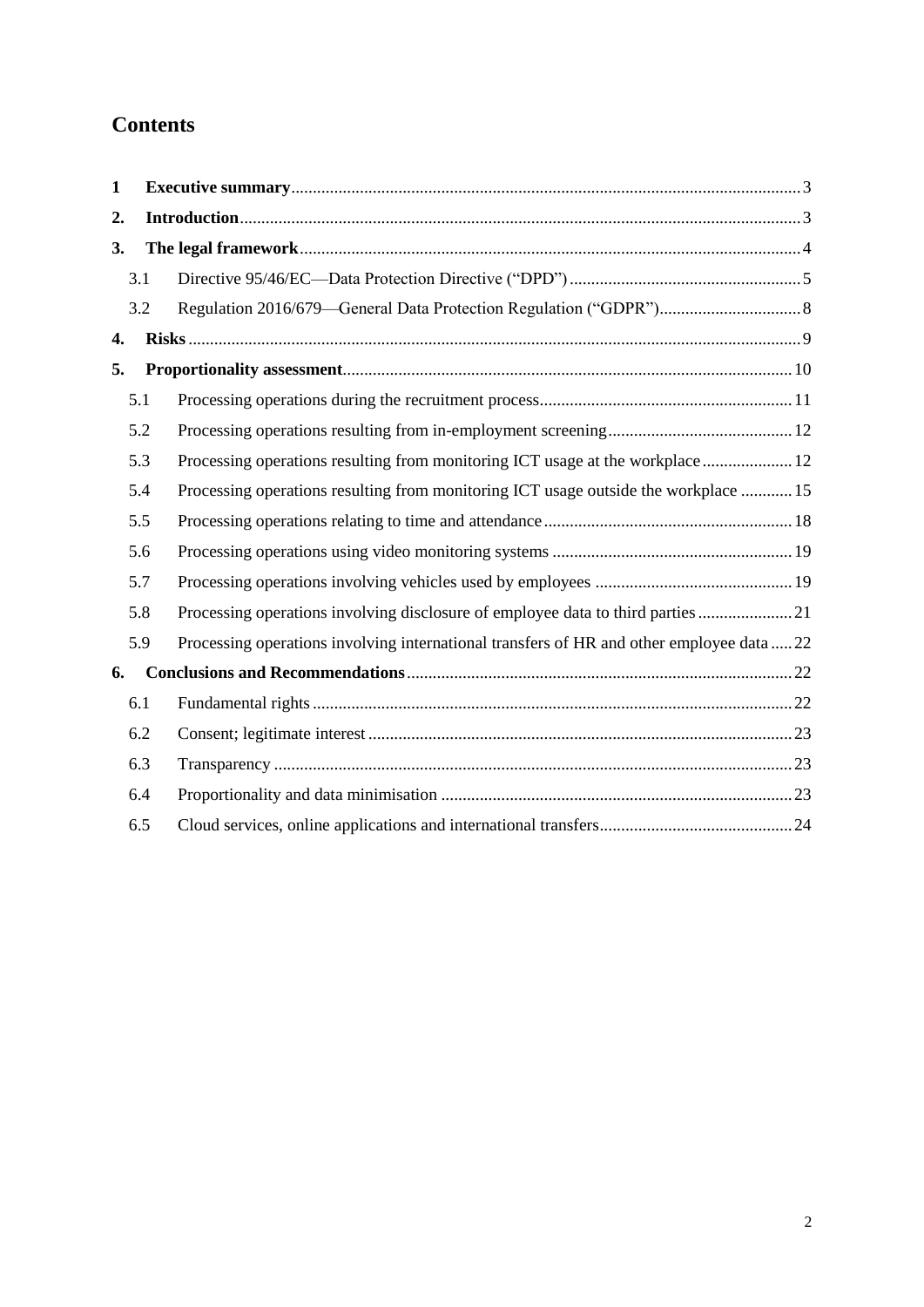## <span id="page-2-0"></span>**1 Executive summary**

This Opinion complements the previous Article 29 Working Party ("WP29") publications Opinion 8/2001 on the processing of personal data in the employment context (WP48)<sup>1</sup>, and the 2002 *Working Document on the surveillance of electronic communications in the workplace* (WP55)<sup>2</sup>. Since the publication of these documents, a number of new technologies have been adopted that enable more systematic processing of employees' personal data at work, creating significant challenges to privacy and data protection.

This Opinion makes a new assessment of the balance between legitimate interests of employers and the reasonable privacy expectations of employees by outlining the risks posed by new technologies and undertaking a proportionality assessment of a number of scenarios in which they could be deployed.

Whilst primarily concerned with the Data Protection Directive, the Opinion looks toward the additional obligations placed on employers by the General Data Protection Regulation. It also restates the position and conclusions of Opinion 8/2001 and the WP55 Working Document, namely that when processing employees' personal data:

- employers should always bear in mind the fundamental data protection principles, irrespective of the technology used;
- the contents of electronic communications made from business premises enjoy the same fundamental rights protections as analogue communications;
- consent is highly unlikely to be a legal basis for data processing at work, unless employees can refuse without adverse consequence;
- performance of a contract and legitimate interests can sometimes be invoked, provided the processing is strictly necessary for a legitimate purpose and complies with the principles of proportionality and subsidiarity;
- employees should receive effective information about the monitoring that takes place; and
- any international transfer of employee data should take place only where an adequate level of protection is ensured.

## **2. Introduction**

-

<span id="page-2-1"></span>The rapid adoption of new information technologies in the workplace, in terms of infrastructure, applications and smart devices, allows for new types of systematic and potentially invasive data processing at work. For example:

• technologies enabling data processing at work can now be implemented at a fraction of the costs of several years ago whilst the capacity for the processing of personal data by these technologies has increased exponentially;

<sup>&</sup>lt;sup>1</sup> WP29, *Opinion 08/2001 on the processing of personal data in the employment context*, WP 48, 13 September 2001, url:

[http://ec.europa.eu/justice/data-protection/article-29/documentation/opinion](http://ec.europa.eu/justice/data-protection/article-29/documentation/opinion-recommendation/files/2001/wp48_en.pdf)[recommendation/files/2001/wp48\\_en.pdf](http://ec.europa.eu/justice/data-protection/article-29/documentation/opinion-recommendation/files/2001/wp48_en.pdf)

<sup>&</sup>lt;sup>2</sup> WP29, *Working document on the surveillance of electronic communications in the workplace*, WP 55, 29 May 2002, url:

[http://ec.europa.eu/justice/data-protection/article-29/documentation/opinion](http://ec.europa.eu/justice/data-protection/article-29/documentation/opinion-recommendation/files/2002/wp55_en.pdf)[recommendation/files/2002/wp55\\_en.pdf](http://ec.europa.eu/justice/data-protection/article-29/documentation/opinion-recommendation/files/2002/wp55_en.pdf)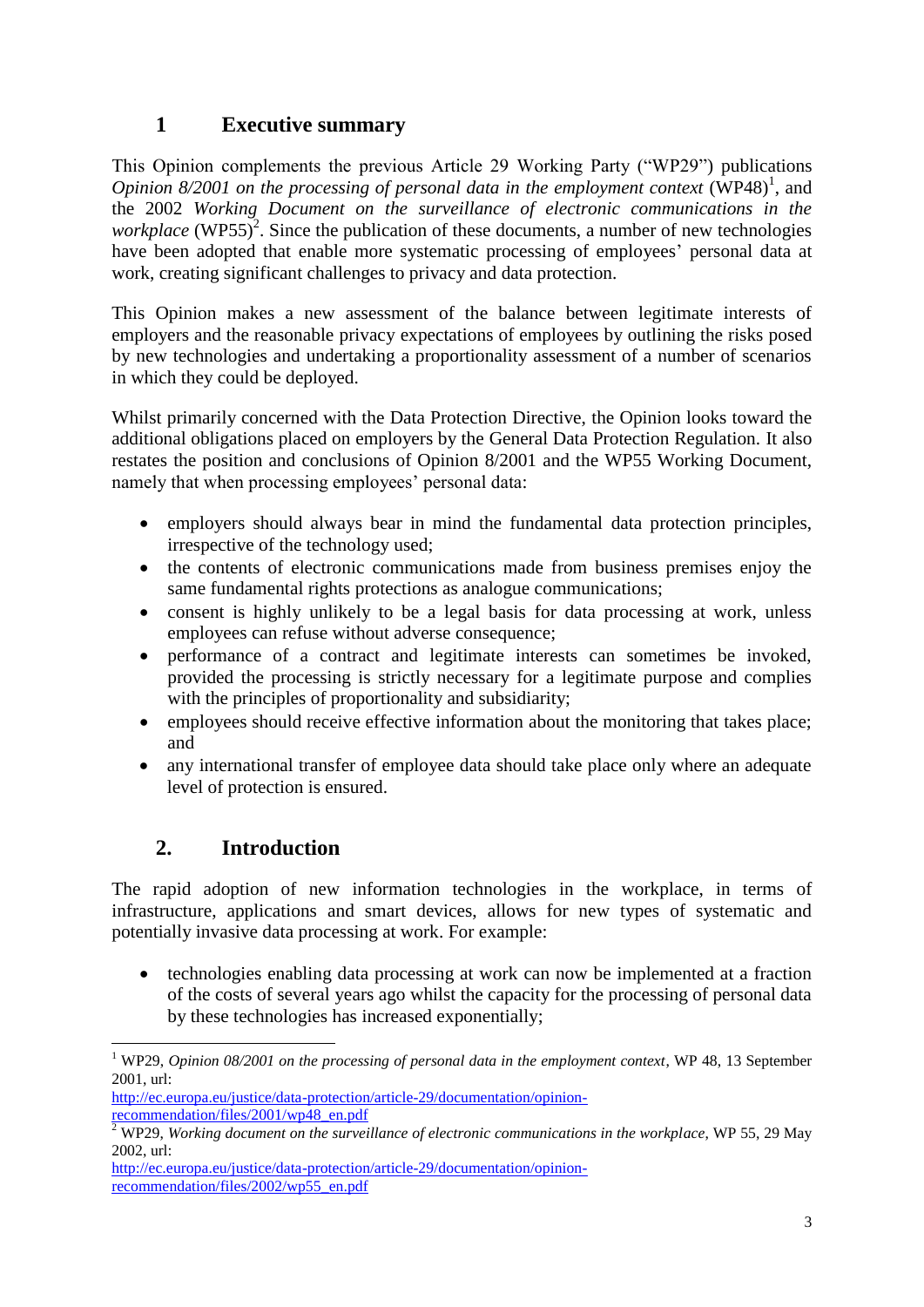- new forms of processing, such as those concerning personal data on the use of online services and/or location data from a smart device, are much less visible to employees than other more traditional types such as overt CCTV cameras. This raises questions about the extent to which employees are aware of these technologies, since employers might unlawfully implement these processing without prior notice to the employees; and
- the boundaries between home and work have become increasingly blurred. For example, when employees work remotely (e.g. from home), or whilst they are travelling for business, monitoring of activities outside of the physical working environment can take place and can potentially include monitoring of the individual in a private context.

Therefore, whilst the use of such technologies can be helpful in detecting or preventing the loss of intellectual and material company property, improving the productivity of employees and protecting the personal data for which the data controller is responsible, they also create significant privacy and data protection challenges. As a result, a new assessment is required concerning the balance between the legitimate interest of the employer to protect its business and the reasonable expectation of privacy of the data subjects: the employees.

Whilst this Opinion will focus on new information technologies by assessing nine different scenarios in which they can feature, it will also briefly reflect on more traditional methods of data processing at work where the risks are amplified as a result of technological change.

Where the word "employee" is used in this Opinion, WP29 does not intend to restrict the scope of this term merely to persons with an employment contract recognized as such under applicable labour laws. Over the past decades, new business models served by different types of labour relationships, and in particular employment on a freelance basis, have become more commonplace. This Opinion is intended to cover all situations where there is an employment relationship, regardless of whether this relationship is based on an employment contract.

It is important to state that employees are seldom in a position to freely give, refuse or revoke consent, given the dependency that results from the employer/employee relationship. Unless in exceptional situations, employers will have to rely on another legal ground than consent such as the necessity to process the data for their legitimate interest. However, a legitimate interest in itself is not sufficient to override the rights and freedoms of employees.

Regardless of the legal basis for such processing, a proportionality test should be undertaken prior to its commencement to consider whether the processing is necessary to achieve a legitimate purpose, as well as the measures that have to be taken to ensure that infringements of the rights to private life and secrecy of communications are limited to a minimum. This can form part of a Data Protection Impact Assessment (DPIA).

## **3. The legal framework**

-

<span id="page-3-0"></span>Whilst the analysis below is primarily conducted in relation to the current legal framework under Directive  $95/46/EC$  (the Data Protection Directive or "DPD")<sup>3</sup>, this Opinion will also

<sup>&</sup>lt;sup>3</sup> Directive 95/46/EC of the European Parliament and of the Council of 24 October 1995 on the protection of individuals with regard to the processing of personal data and on the free movement of such data, *OJ L 281, 23/11/1995, p.31-50*, url: [http://eur-lex.europa.eu/legal-content/EN/TXT/?uri=celex:31995L0046.](http://eur-lex.europa.eu/legal-content/EN/TXT/?uri=celex:31995L0046)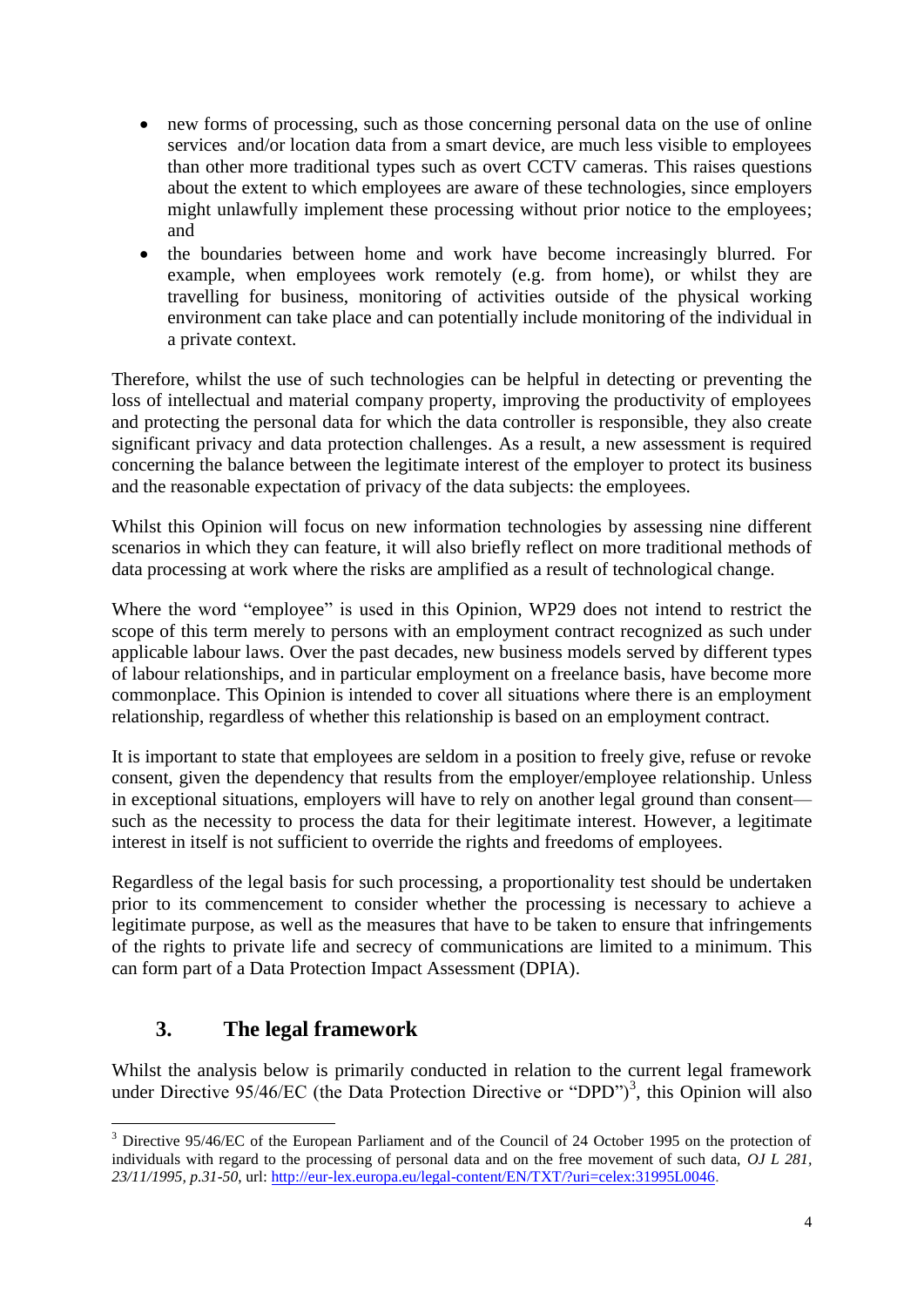look toward the obligations under Regulation 2016/679 (the General Data Protection Regulation or "GDPR")<sup>4</sup>, which has already entered into force and which will become applicable on 25 May 2018.

<span id="page-4-0"></span>With regard to the proposed ePrivacy Regulation<sup>5</sup>, the Working Party calls on European legislators to create a specific exception for interference with devices issued to employees<sup>6</sup>. The Proposed Regulation does not contain a suitable exception to the general interference prohibition, and employers cannot usually provide valid consent for the processing of personal data of their employees.

## **3.1 Directive 95/46/EC—Data Protection Directive ("DPD")**

In Opinion 08/2001, WP29 previously outlined that employers take into account the fundamental data protection principles of the DPD when processing personal data in the employment context. The development of new technologies and new methods of processing in this context have not altered this situation—in fact, it can be said that such developments have made it *more* important for employers to do so. In this context, employers should:

- ensure that data is processed for specified and legitimate purposes that are proportionate and necessary;
- take into account the principle of purpose limitation, while making sure that the data are adequate, relevant and not excessive for the legitimate purpose;
- apply the principles of proportionality and subsidiarity regardless of the applicable legal ground;
- be transparent with employees about the use and purposes of monitoring technologies;
- enable the exercise of data subject rights, including the rights of access and, as appropriate, the rectification, erasure or blocking of personal data;
- keep the data accurate, and not retain them any longer than necessary; and
- take all necessary measures to protect the data against unauthorised access and ensure that staff are sufficiently aware of data protection obligations.

Without repeating the earlier advice given, WP29 wishes to highlight three principles, namely: legal grounds, transparency, and automated decisions.

## **3.1.1** *LEGAL GROUNDS (ARTICLE 7)*

-

When processing personal data in the employment context, at least one of the criteria set out in Art. 7 has to be satisfied. If the types of personal data processed involve the special categories (as elaborated in Art. 8), the processing is prohibited unless an exception applies<sup>7,8</sup>.

<sup>4</sup> Regulation 2016/679 of the European Parliament and of the Council of 27 April 2016 on the protection of natural persons with regard to the processing of personal data and on the free movement of such data, and repealing Directive 95/46/EC (General Data Protection Regulation), *OJ L 119, 4.5.2016, p. 1-88*, url: [http://eur-](http://eur-lex.europa.eu/legal-content/EN/TXT/?uri=CELEX%3A32016R0679)

[lex.europa.eu/legal-content/EN/TXT/?uri=CELEX%3A32016R0679.](http://eur-lex.europa.eu/legal-content/EN/TXT/?uri=CELEX%3A32016R0679)<br><sup>5</sup> Proposal for a Regulation of the European Parliament and of the Council concerning the respect for private life and the protection of personal data in electronic communications and repealing Directive 2002/58/EC, 2017/0003 (COD), url: [http://ec.europa.eu/newsroom/dae/document.cfm?doc\\_id=41241.](http://ec.europa.eu/newsroom/dae/document.cfm?doc_id=41241)

<sup>6</sup> See WP29, *Opinion 01/2017 on the Proposed Regulation for the ePrivacy Regulation*, WP 247, 04 April 2017, page 29; url: [http://ec.europa.eu/newsroom/document.cfm?doc\\_id=44103](http://ec.europa.eu/newsroom/document.cfm?doc_id=44103)

<sup>7</sup> As stated in part 8 of Opinion 08/2001; for example, Art. 8(2)(b) provides an exception for the purposes of carrying out the obligations and specific rights of the controller in the field of employment law in so far as it is authorised by national law providing for adequate safeguards.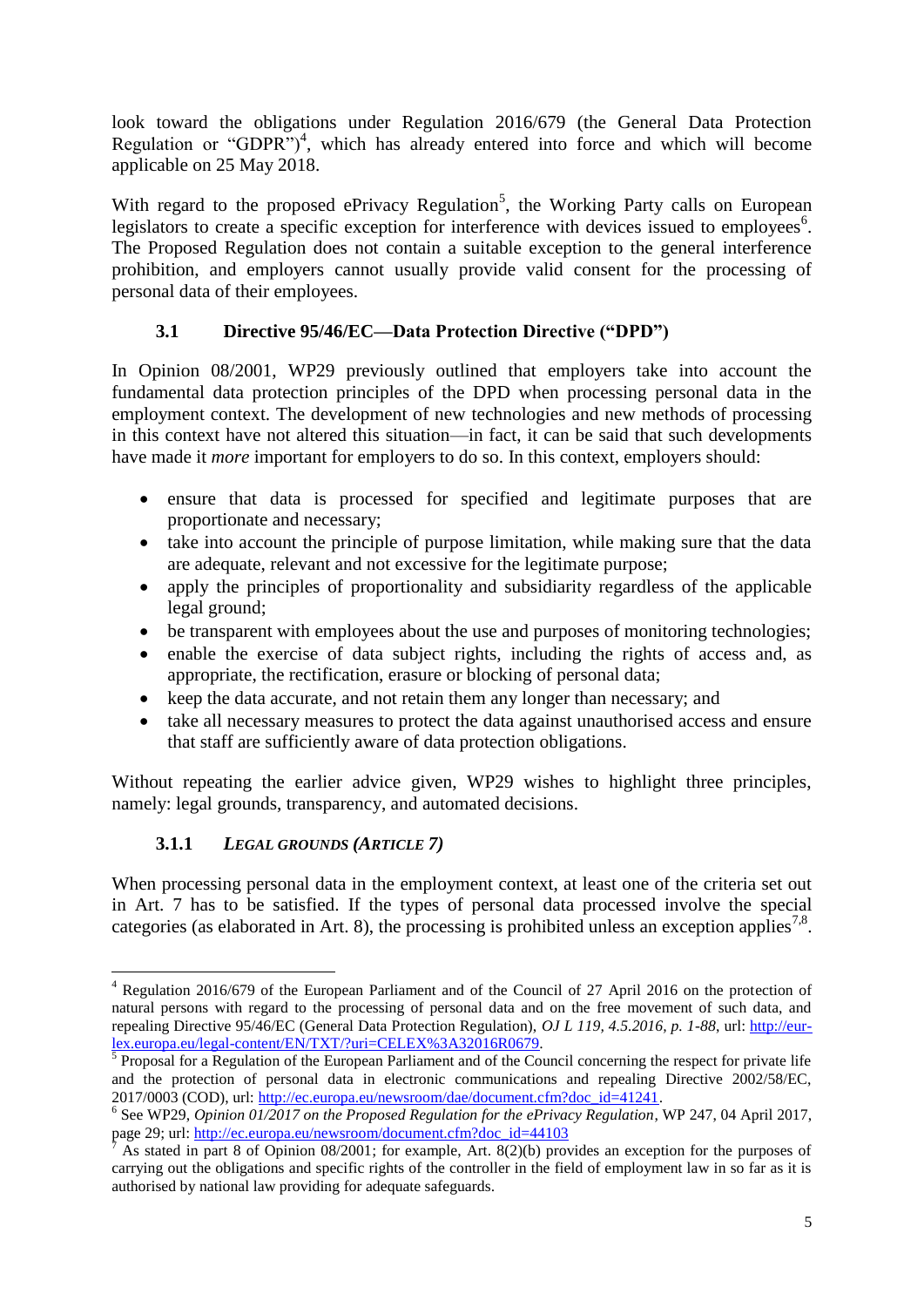Even if the employer can rely on one of those exceptions, a legal ground from Art. 7 is still required for the processing to be legitimate.

In summary, employers must therefore take note of the following:

- for the majority of such data processing at work**, the legal basis cannot and should not be the consent of the employees** (Art  $7(a)$ ) due to the nature of the relationship between employer and employee;
- processing may be necessary for **the performance of a contract** (Art 7(b)) in cases where the employer has to process personal data of the employee to meet any such obligations;
- it is quite common that **employment law may impose legal obligations** (Art. 7(c)) **that necessitate the processing of personal data**; in such cases the employee must be clearly and fully informed of such processing (unless an exception applies);
- should an employer seek to rely on **legitimate interest** (Art. 7(f)) the purpose of the processing must be legitimate; the chosen method or specific technology must be necessary, proportionate and implemented in the least intrusive manner possible along with the ability to enable the employer to demonstrate that **appropriate measures have been put in place** to ensure a balance with the fundamental rights and freedoms of employees<sup>9</sup>;
- the processing operations must also comply with the **transparency requirements** (Art. 10 and 11), and employees should be clearly and fully informed of the processing of their personal data<sup>10</sup>, including the existence of any monitoring; and
- **appropriate technical and organisational measures** should be adopted to ensure security of the processing (Art. 17).

The most relevant criteria under Art. 7 are detailed below.

#### **Consent (Article 7(a))**

Consent, according to the DPD, is defined as any freely-given, specific and informed indication of a data subject's wishes by which the he or she signifies his or her agreement to personal data relating to them being processed. For consent to be valid, it must also be revocable.

WP29 has previously outlined in Opinion 8/2001 that where an employer has to process personal data of his/her employees it is misleading to start with the supposition that the processing can be legitimised through the employees' consent. In cases where an employer says they require consent and there is a real or potential relevant prejudice that arises from the employee not consenting (which can be highly probable in the employment context, especially when it concerns the employer tracking the behaviour of the employee over time), then the consent is not valid since it is not and cannot be freely given. Thus, for the majority

<sup>-</sup> $8$  It should be noted that in some countries, there are special measures in place that employers must abide by to protect employees' private lives. Portugal is one example of countries where such special measures exist and similar measures may apply in some other Member States too. The conclusions in section 5.6 as well as the examples presented in sections 5.1 and 5.7.1 of this Opinion are therefore not valid in Portugal for these reasons. <sup>9</sup> WP29, *Opinion 06/2014 on the notion of legitimate interests of the data controller under Article 7 of Directive 95/46/EC*, WP 217, adopted 9 April 2014, url: [http://ec.europa.eu/justice/data-protection/article-](http://ec.europa.eu/justice/data-protection/article-29/documentation/opinion-recommendation/files/2014/wp217_en.pdf)[29/documentation/opinion-recommendation/files/2014/wp217\\_en.pdf.](http://ec.europa.eu/justice/data-protection/article-29/documentation/opinion-recommendation/files/2014/wp217_en.pdf)

<sup>&</sup>lt;sup>10</sup> Pursuant to Art. 11(2) of the DPD, the controller is exempted from the obligation to provide information to the data subject in cases where the recording or collection of data is expressly laid down by law.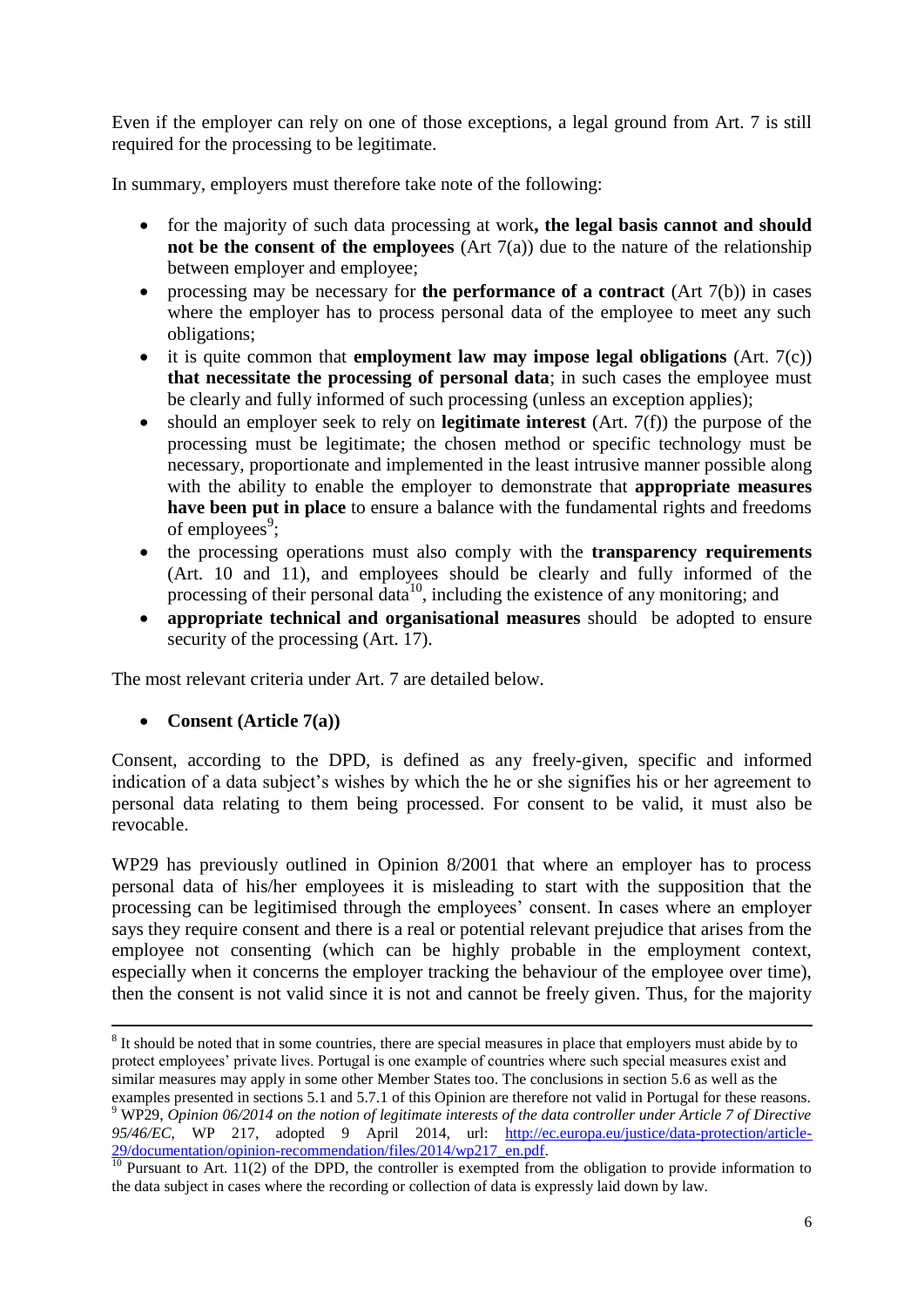of the cases of employees' data processing, the legal basis of that processing cannot and should not be the consent of the employees, so a different legal basis is required.

Moreover, even in cases where consent could be said to constitute a valid legal basis of such a processing (i.e. if it can be undoubtedly concluded that the consent is freely given), it needs to be a specific and informed indication of the employee's wishes. Default settings on devices and/or the installation of software that facilitate the electronic personal data processing cannot qualify as consent given from employees, since consent requires an active expression of will. A lack of action (i.e, not changing the default settings) may generally not be considered as a specific consent to allow such processing $11$ .

#### **Performance of a contract (Article 7(b))**

Employment relationships are often based on a contract of employment between the employer and the employee. When meeting obligations under this contract, such as paying the employee, the employer is required to process some personal data.

#### **Legal obligations (Article 7(c))**

It is quite common that employment law imposes legal obligations on the employer, which necessitate the processing of personal data (e.g. for the purpose of tax calculation and salary administration). Clearly, in such cases, such a law constitutes the legal basis for the data processing..

#### **Legitimate interest (Article 7(f))**

If an employer wishes to rely upon the legal ground of Art. 7(f) of the DPD, the purpose of the processing must be legitimate, and the chosen method or specific technology with which the processing is to be undertaken must be necessary for the legitimate interest of the employer. The processing must also be proportionate to the business needs, i.e. the purpose, it is meant to address. Data processing at work should be carried out in the least intrusive manner possible and be targeted to the specific area of risk. Additionally, if relying on Art. 7(f), the employee retains the right to object to the processing on compelling legitimate grounds under Art. 14.

In order to rely on Art. 7(f) as the legal ground for processing it is essential that specific mitigating measures are present to ensure a proper balance between the legitimate interest of the employer and the fundamental rights and freedoms of the employees.<sup>12</sup> Such measures, depending on the form of monitoring, should include limitations on monitoring so as to guarantee that the employee's privacy is not violated. Such limitations could be:

 $11\,$ <sup>11</sup> See also WP29, *Opinion 15/2011 on the definition of consent,* WP187, 13 July 2011, url: [http://ec.europa.eu/justice/data-protection/article-29/documentation/opinion](http://ec.europa.eu/justice/data-protection/article-29/documentation/opinion-recommendation/files/2011/wp187_en.pdf)[recommendation/files/2011/wp187\\_en.pdf,](http://ec.europa.eu/justice/data-protection/article-29/documentation/opinion-recommendation/files/2011/wp187_en.pdf) page 24.

<sup>&</sup>lt;sup>12</sup> For an example of the balance that needs to be struck, see the case of *Köpke v Germany*, [2010] ECHR 1725, (URL: [http://www.bailii.org/eu/cases/ECHR/2010/1725.html\)](http://www.bailii.org/eu/cases/ECHR/2010/1725.html), in which an employee was dismissed as a result of a covert video surveillance operation undertaken by the employer and a private detective agency. Whilst in this instance the Court concluded that the domestic authorities had struck a fair balance between the employer's legitimate interest (in the protection of its property rights), the employee's right to respect for private life, and the public interest in the administration of justice, it also observed that the various interests concerned could be given a different weight in future as a result of technological development.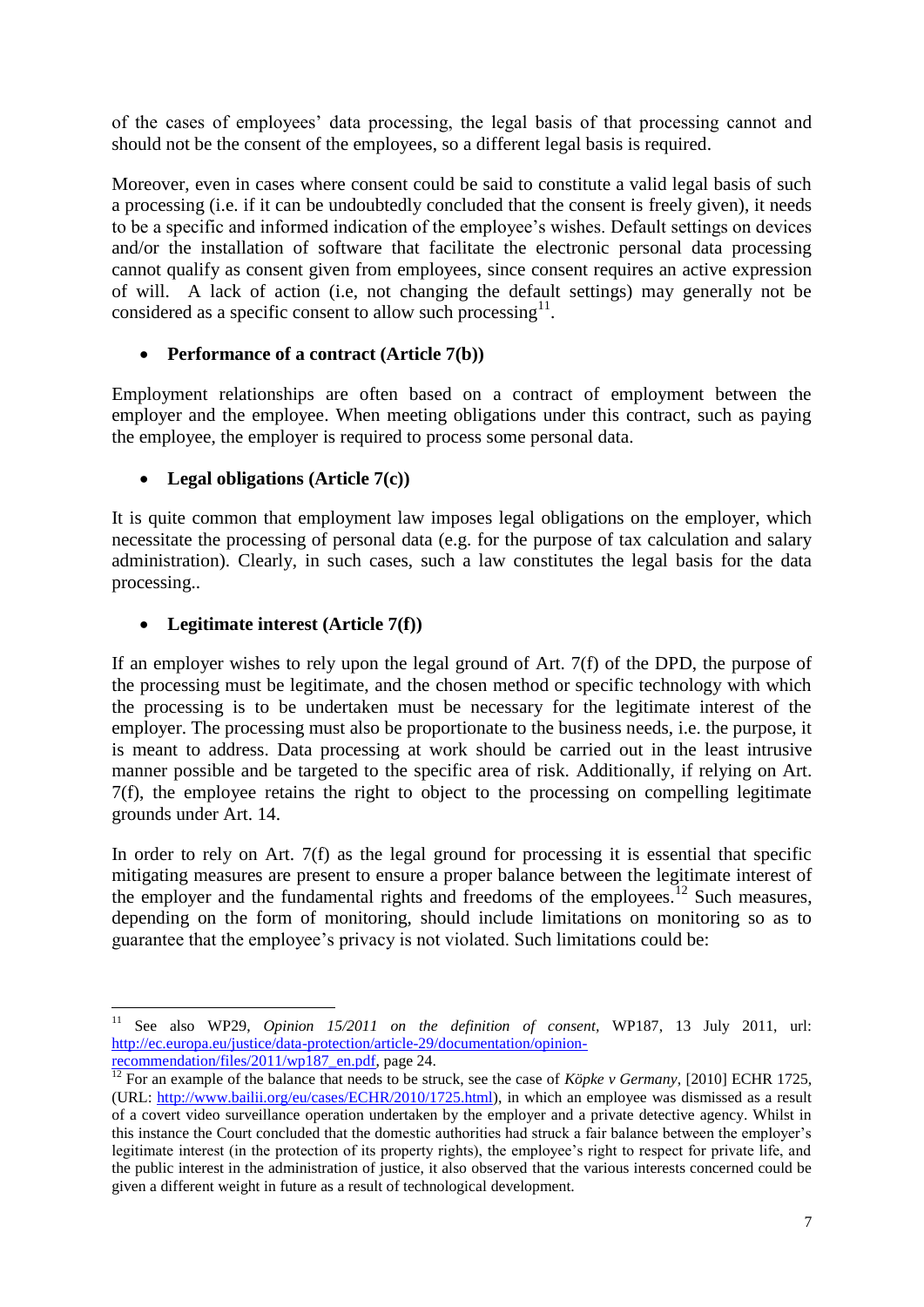- geographical (e.g. monitoring only in specific places; monitoring sensitive areas such as religious places and for example sanitary zones and break rooms should be prohibited),
- data-oriented (e.g. personal electronic files and communication should not be monitored), and
- time-related (e.g. sampling instead of continuous monitoring).

#### **3.1.2** *TRANSPARENCY (ARTICLES 10 AND 11)*

The transparency requirements of Articles 10 and 11 apply to data processing at work; employees must be informed of the existence of any monitoring, the purposes for which personal data are to be processed and any other information necessary to guarantee fair processing.

With new technologies, the need for transparency becomes more evident since they enable the collection and further processing of possibly huge amounts of personal data in a covert way.

#### **3.1.3** *AUTOMATED DECISIONS (ARTICLE 15)*

Art. 15 of the DPD also grants data subjects the right not to be subject to a decision based solely on automated processing, where that decision produces legal effects or similarly significantly affects them and which is based solely on automated processing of data intended to evaluate certain personal aspects, such as performance at work, unless the decision is necessary for entering into or performance of a contract, authorised by Union or Member State law, or is based on the explicit consent of the data subject.

## **3.2 Regulation 2016/679—General Data Protection Regulation ("GDPR")**

<span id="page-7-0"></span>The GDPR includes and enhances the requirements in the DPD. It also introduces new obligations for all data controllers, including employers.

#### **3.2.1** *DATA PROTECTION BY DESIGN*

Art. 25 of the GDPR requires data controllers to implement data protection by design and by default. As an example: where an employer issues devices to employees, the most privacyfriendly solutions should be selected if tracking technologies are involved. Data minimisation must also be taken into account.

#### **3.2.2** *DATA PROTECTION IMPACT ASSESSMENTS*

Art. 35 of the GDPR outlines the requirements for a data controller to carry out a Data Protection Impact Assessment (DPIA) where a type of processing, in particular using new technologies, and taking into account the nature, scope, context and purposes of the processing itself, is likely to result in a high risk to the rights and freedoms of natural persons. An example is a case of systematic and extensive evaluation of personal aspects related to natural persons based on automated processing including profiling, and on which decisions are taken that produce legal effects concerning the natural person or similarly significantly affect the natural person.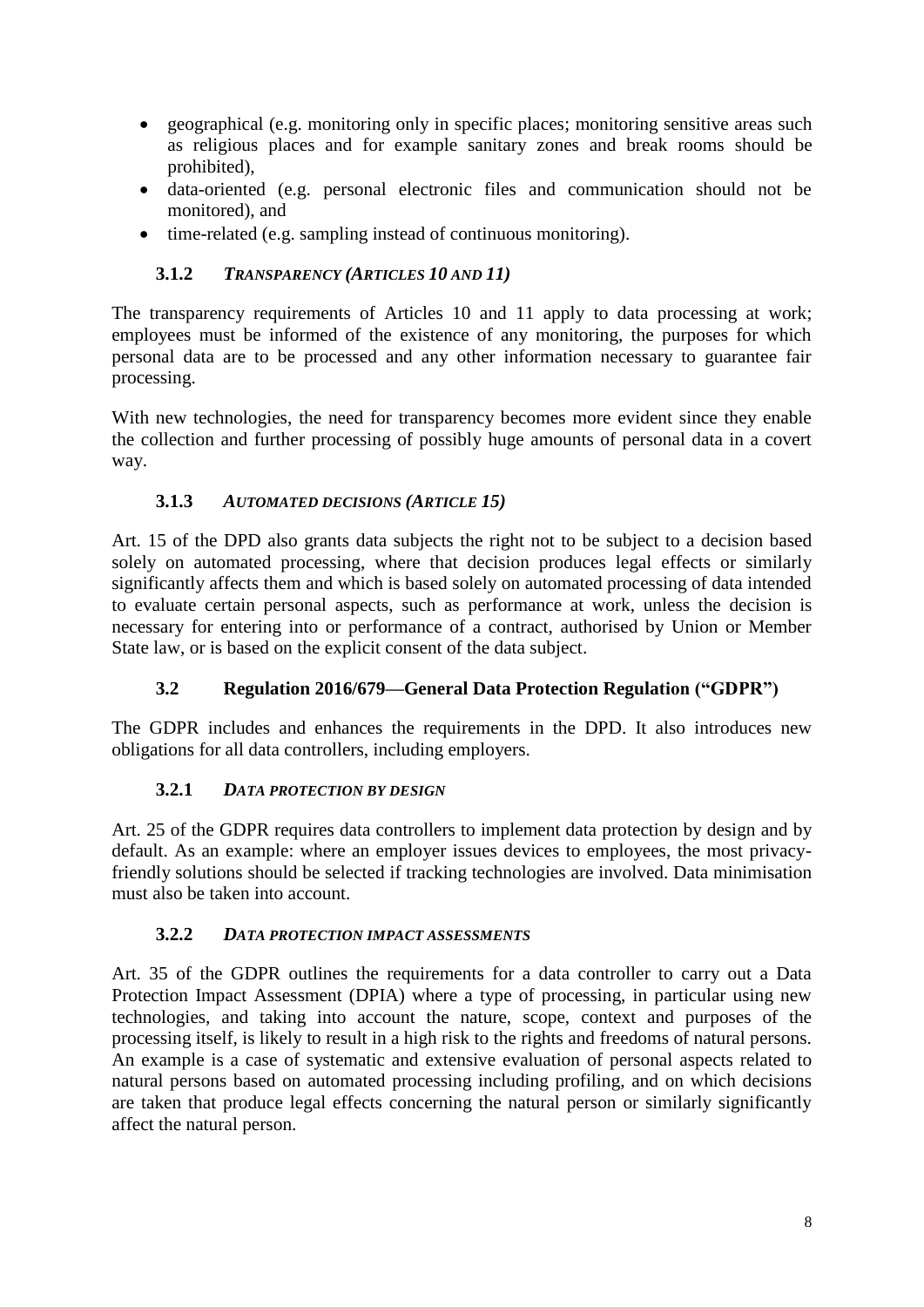Where the DPIA indicates that the identified risks cannot be sufficiently addressed by the controller—i.e., that the residual risks remain high—then the controller must consult the supervisory authority prior to the commencement of the processing (Art. 36(1)) as clarified in the WP29 guidelines on DPIAs $^{13}$ .

## **3.2.2 "***PROCESSING IN THE CONTEXT OF EMPLOYMENT"*

Art. 88 of the GDPR states that Member States may, by law or collective agreements, provide for more specific rules to ensure the protection of the rights and freedoms in respect of the processing of employees' personal data in the employment context. In particular, these rules may be provided for the purposes of:

- recruitment:
- performance of the employment contract (including discharge of obligations laid down by law or collective agreements);
- management, planning and organisation of work;
- $\bullet$  equality and diversity in the workplace;
- health and safety at work;
- protection of an employer's or customer's property;
- exercise and enjoyment (on an individual basis) of rights and benefits related to employment; and
- termination of the employment relationship.

In accordance with Art. 88(2), any such rules should include suitable and specific measures to safeguard the data subject's human dignity, legitimate interests and fundamental rights, with particular regard to:

- the transparency of processing;
- the transfer of personal data within a group of undertakings or group of enterprises engaged in a joint economic activity; and
- monitoring systems at the workplace.

In this Opinion, the Working Party has provided guidelines for the legitimate use of new technology in a number of specific situations, detailing suitable and specific measures to safeguard the human dignity, legitimate interest and fundamental rights of employees.

## **4. Risks**

-

<span id="page-8-0"></span>Modern technologies enable employees to be tracked over time, across workplaces and their homes, through many different devices such as smartphones, desktops, tablets, vehicles and wearables. If there are no limits to the processing, and if it is not transparent, there is a high risk that the legitimate interest of employers in the improvement of efficiency and the protection of company assets turns into unjustifiable and intrusive monitoring.

Technologies that monitor communications can also have a chilling effect on the fundamental rights of employees to organise, set up workers' meetings, and to communicate confidentially

<sup>&</sup>lt;sup>13</sup> WP29, *Guidelines on data protection impact assessment (DPIA) and determining whether processing is likely to result in "high risk" for the purposes of Regulation 2016/679*, WP 248, 04 April 2017, url: [http://ec.europa.eu/newsroom/document.cfm?doc\\_id=44137,](http://ec.europa.eu/newsroom/document.cfm?doc_id=44137) page 18.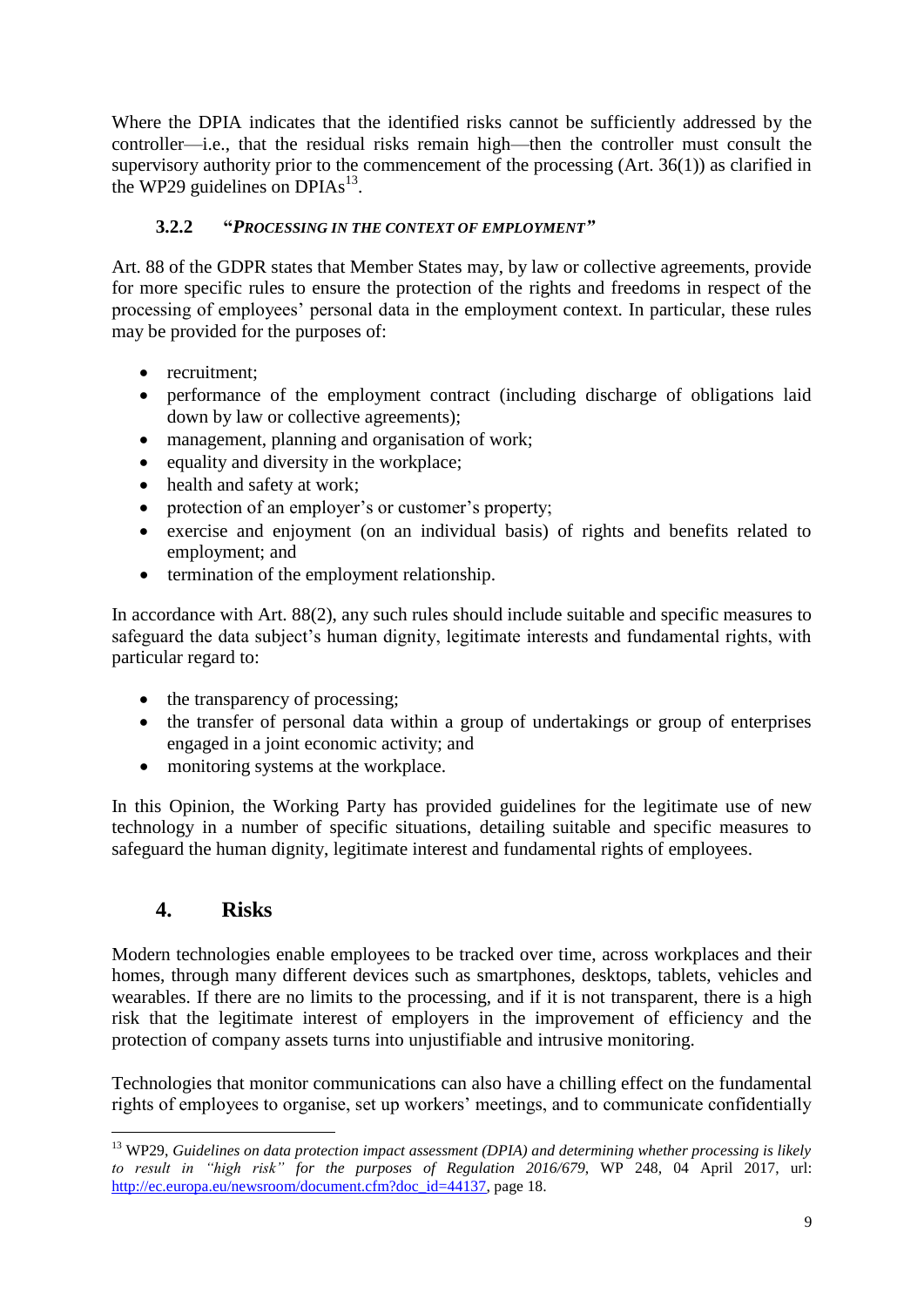(including the right to seek information). Monitoring communications and behaviour will put pressure on employees to conform in order to prevent the detection of what might be perceived as anomalies, in a comparable way to the way in which the intensive use of CCTV has influenced citizens' behaviour in public spaces. Moreover, owing to the capabilities of such technologies, employees may not be aware of what personal data are being processed and for which purposes, whilst it is also possible that they are not even aware of the existence of the monitoring technology itself.

Monitoring IT usage also differs from other, more visible observation and monitoring tools like CCTV in that it can take place in a covert way. In the absence of an easily understandable and readily accessible workplace monitoring policy, employees may not be aware of the existence and consequences of the monitoring that is taking place, and are therefore unable to exercise their rights. A further risk comes from the "over-collection" of data in such systems, e.g. those collecting WiFi location data.

The increase in the amount of data generated in the workplace environment, in combination with new techniques for data analysis and cross-matching, may also create risks of incompatible further processing. Examples of illegitimate further processing include using systems that are legitimately installed to protect properties to then monitor the availability, performance and customer-friendliness of employees. Others include using data collected via a CCTV system to regularly monitor the behaviour and performance of employees, or using data of a geolocation system (such as for example WiFi- or Bluetooth tracking) to constantly check an employee's movements and behaviour.

As a result, such tracking may infringe upon the privacy rights of employees, regardless of whether the monitoring takes place systematically or occasionally. The risk is not limited to the analysis of the content of communications. Thus, the analysis of metadata about a person might allow for an equally privacy-invasive detailed monitoring of an individual's life and behavioural patterns.

The extensive use of monitoring technologies may also limit employees' willingness to (and channels by which they could) inform employers about irregularities or illegal actions of superiors and/or other employees threatening to damage the business (especially client data) or workplace. Anonymity is often necessary for a concerned employee to take action and report such situations. Monitoring that infringes upon the privacy rights of employees may hamper necessary communications to the appropriate officers. In such an instance, the established means for internal whistle-blowers may become ineffective<sup>14</sup>.

## **5. Scenarios**

-

<span id="page-9-0"></span>This section addresses a number of data processing at work scenarios in which new technologies and/or developments of existing technologies have, or may have, the potential to result in high risks to the privacy of employees. In all such cases employers should consider whether:

<sup>&</sup>lt;sup>14</sup> See for example WP29, *Opinion 1/2006 on the application of EU data protection rules to internal whistleblowing schemes in the fields of accounting, internal accounting controls, auditing matters, fight against bribery, banking and financial crime*, WP 117, 1 February 2006, url: [http://ec.europa.eu/justice/data](http://ec.europa.eu/justice/data-protection/article-29/documentation/opinion-recommendation/files/2006/wp117_en.pdf)[protection/article-29/documentation/opinion-recommendation/files/2006/wp117\\_en.pdf.](http://ec.europa.eu/justice/data-protection/article-29/documentation/opinion-recommendation/files/2006/wp117_en.pdf)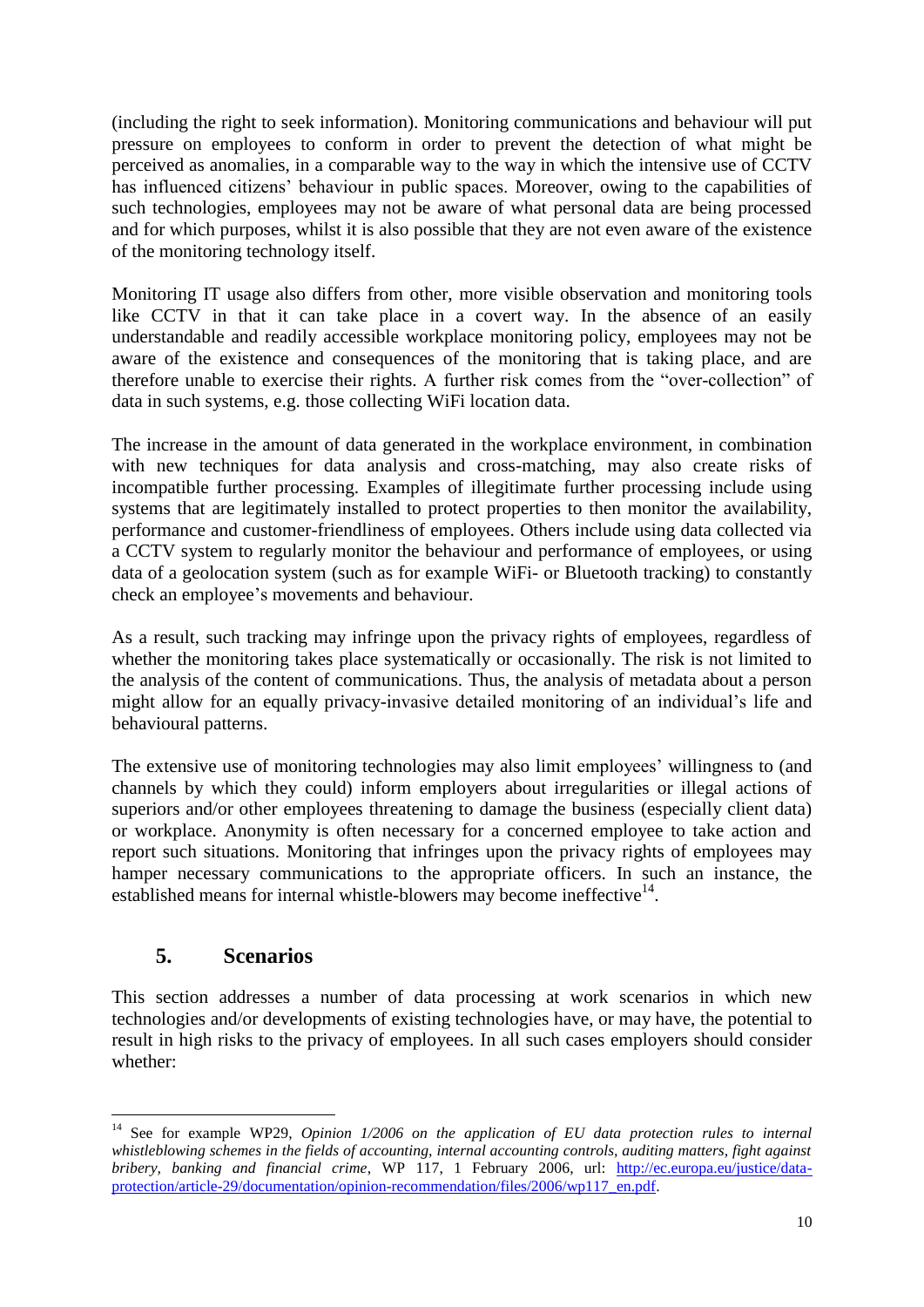- the processing activity is necessary, and if so, the legal grounds that apply;
- the proposed processing of personal data is fair to the employees;
- the processing activity is proportionate to the concerns raised; and
- the processing activity is transparent.

#### **5.1 Processing operations during the recruitment process**

<span id="page-10-0"></span>Use of social media by individuals is widespread and it is relatively common for user profiles to be publicly viewable depending on the settings chosen by the account holder. As a result, employers may believe that inspecting the social profiles of prospective candidates can be justified during their recruitment processes. This may also be the case for other publiclyavailable information about the potential employee.

However, employers should not assume that merely because an individual's social media profile is publicly available they are then allowed to process those data for their own purposes. A legal ground is required for this processing, such as legitimate interest. In this context the employer should—prior to the inspection of a social media profile—take into account whether the social media profile of the applicant is related to business or private purposes, as this can be an important indication for the legal admissibility of the data inspection. In addition, employers are only allowed to collect and process personal data relating to job applicants to the extent that the collection of those data is necessary and relevant to the performance of the job which is being applied for.

Data collected during the recruitment process should generally be deleted as soon as it becomes clear that an offer of employment will not be made or is not accepted by the individual concerned<sup>15</sup>. The individual must also be correctly informed of any such processing before they engage with the recruitment process.

There is no legal ground for an employer to require potential employees to "friend" the potential employer, or in other ways provide access to the contents of their profiles.

#### **Example**

<span id="page-10-1"></span>-

During the recruitment of new staff, an employer checks the profiles of the candidates on various social networks and includes information from these networks (and any other information available on the internet) in the screening process.

Only if it is necessary for the job to review information about a candidate on social media, for example in order to be able to assess specific risks regarding candidates for a specific function, and the candidates are correctly informed (for example, in the text of the job advert) the employer may have a legal basis under Article 7(f) to review publicly-available information about candidates.

<sup>&</sup>lt;sup>15</sup> See also Council of Europe, *Recommendation CM/Rec(2015)5 of the Committee of Ministers to Member States on the processing of personal data in the context of employment*, paragraph 13.2 (1 April 2015, url: [https://search.coe.int/cm/Pages/result\\_details.aspx?ObjectID=09000016805c3f7a\)](https://search.coe.int/cm/Pages/result_details.aspx?ObjectID=09000016805c3f7a). In cases where the employer wishes to retain the data with a view to a further job opportunity, the data subject should be informed accordingly and be given the possibility to object to such further processing, in which case it should be deleted (Id.).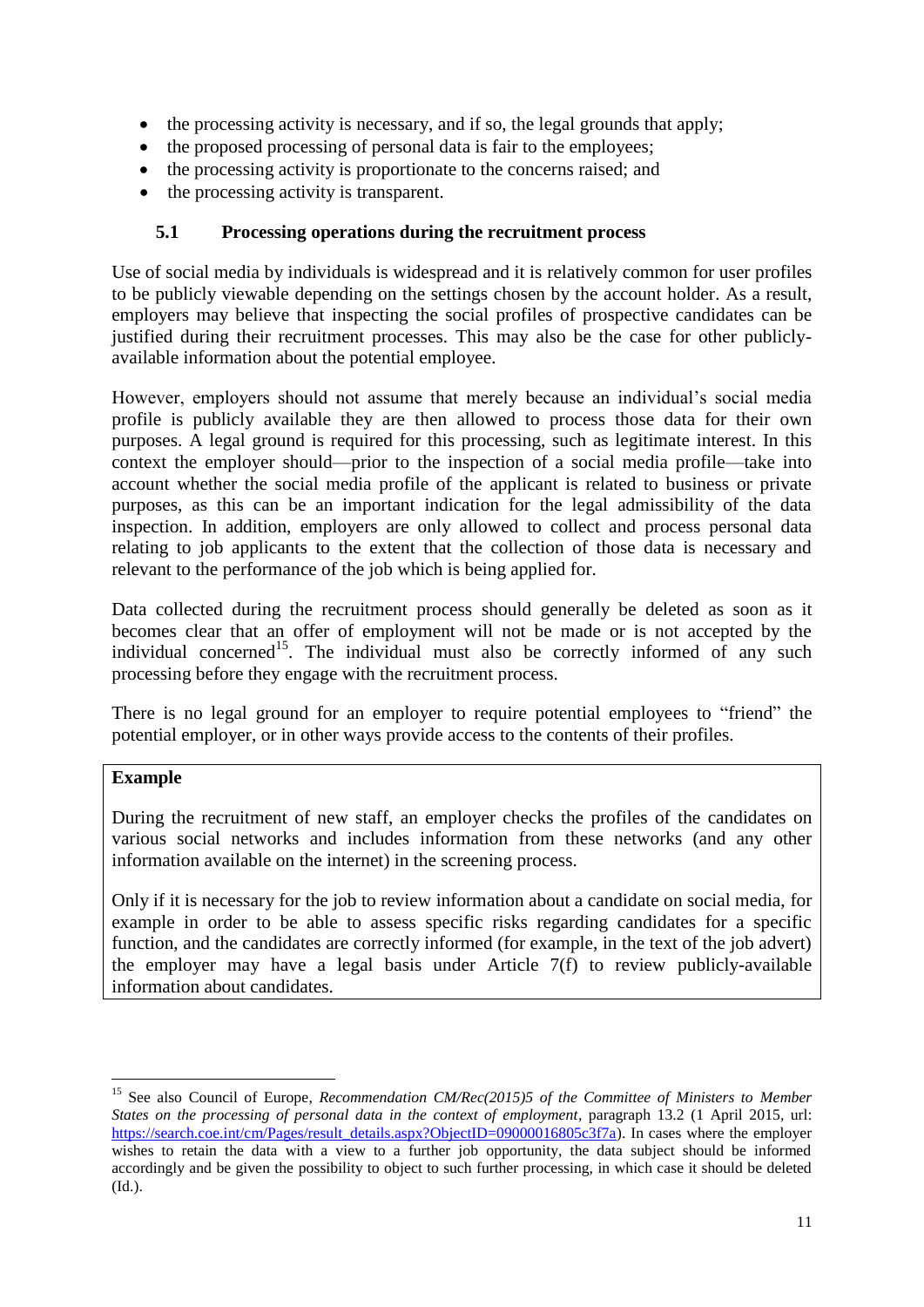#### **5.2 Processing operations resulting from in-employment screening**

Through the existence of profiles on social media, and the development of new analytical technologies, employers have (or can obtain) the technical capability of permanently screening employees by collecting information regarding their friends, opinions, beliefs, interests, habits, whereabouts, attitudes and behaviours therefore capturing data, including sensitive data, relating to the employee's private and family life.

In-employment screening of employees' social media profiles should not take place on a generalised basis.

Moreover, employers should refrain from requiring an employee or a job applicant access to information that he or she shares with others through social networking.

#### **Example**

An employer monitors the LinkedIn profiles of former employees that are involved during the duration of non-compete clauses. The purpose of this monitoring is to monitor compliance with such clauses. The monitoring is limited to these former employees.

As long as the employer can prove that such monitoring is necessary to protect his legitimate interests, that there are no other, less invasive means available, and that the former employees have been adequately informed about the extent of the regular observation of their public communications, the employer may be able to rely on the legal basis of Article 7(f) of the DPD.

Additionally, employees should not be required to utilise a social media profile that is provided by their employer. Even when this is specifically foreseen in light of their tasks (e.g. spokesperson for an organisation), they must retain the option of a "non-work" non-public profile that they can use instead of the "official" employer-related profile, and this should be specified in the terms and conditions of the employment contract.

#### <span id="page-11-0"></span>**5.3 Processing operations resulting from monitoring ICT usage at the workplace**

Traditionally, the monitoring of electronic communications in the workplace (eg, phone, internet browsing, email, instant messaging, VOIP, etc.) was considered the main threat to employees' privacy. In its 2001 *Working Document on the surveillance of electronic communications in the workplace*, WP29 made a number of conclusions in relation to the monitoring of email and internet usage. While those conclusions remain valid, there is a need to take into account technological developments that have enabled newer, potentially more intrusive and pervasive ways of monitoring. Such developments include, amongst others:

- Data Loss Prevention (DLP) tools, which monitor outgoing communications for the purpose of detecting potential data breaches;
- Next-Generation Firewalls (NGFWs) and Unified Threat Management (UTM) systems, which can provide a variety of monitoring technologies including deep packet inspection, TLS interception, website filtering, content filtering, on-appliance reporting, user identity information and (as described above) data loss prevention. Such technologies may also be deployed individually, depending on the employer;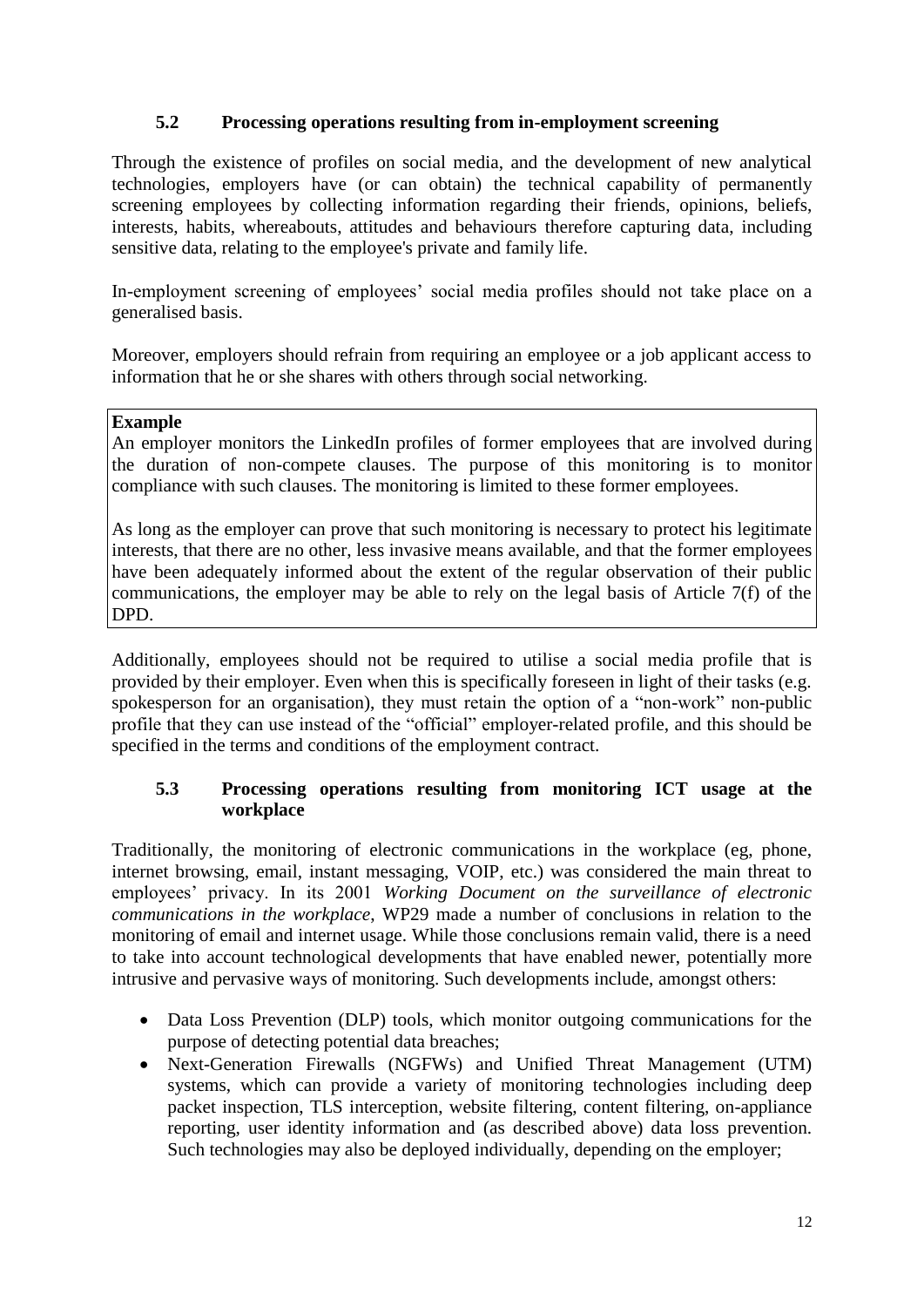- security applications and measures that involve logging employee access to the employer's systems;
- eDiscovery technology, which refers to any process in which electronic data is searched with the aim of its use as evidence;
- tracking of application and device usage via unseen software, either on the desktop or in the cloud;
- the use in the workplace of office applications provided as a cloud service, which in theory allow for very detailed logging of the activities of employees;
- monitoring of personal devices (e.g., PCs, mobile phones, tablets), that employees supply for their work in accordance with a specific use policy, such as Bring-Your-Own-Device (BYOD), as well as Mobile Device Management (MDM) technology which enables the distribution of applications, data and configuration settings, and patches for mobile devices; and
- the use of wearable devices (e.g., health and fitness devices).

It is possible that an employer will implement an "all-in-one" monitoring solution, such as a suite of security packages which enable them to monitor all ICT usage in the workplace as opposed to just email and/or website monitoring as was once the case. The conclusions adopted in WP55 would apply for any system that enables such monitoring to take place.<sup>16</sup>

#### **Example**

-

An employer intends to deploy a TLS inspection appliance to decrypt and inspect secure traffic, with the purpose of detecting anything malicious. The appliance is also able to record and analyse the entirety of an employee's online activity on the organisation's network.

Use of encrypted communications protocols is increasingly being implemented to protect online data flows involving personal data against interception. However, this can also present issues, as the encryption makes it impossible to monitor incoming and outgoing data. TLS inspection equipment decrypts the data stream, analyses the content for security purposes and then re-encrypts the stream afterwards.

In this example, the employer relies upon legitimate interests—the necessity to protect the network, and the personal data of employees and customers held within that network, against unauthorised access or data leakage. However, monitoring every online activity of the employees is a disproportionate response and an interference with the right to secrecy of communications. The employer should first investigate other, less invasive, means to protect the confidentiality of customer data and the security of the network.

To the extent that some interception of TLS traffic can be qualified as strictly necessary, the appliance should be configured in a way to prevent permanent logging of employee activity, for example by blocking suspicious incoming or outgoing traffic and redirecting the user to an information portal where he or she may ask for review of such an automated decision. If some general logging would nonetheless be deemed strictly necessary, the appliance may

<sup>16</sup> See also *Copland v United Kingdom,* (2007) 45 EHRR 37, 25 BHRC 216, 2 ALR Int'l 785, [2007] ECHR 253 (url: [http://www.bailii.org/eu/cases/ECHR/2007/253.html\)](http://www.bailii.org/eu/cases/ECHR/2007/253.html), in which the Court stated that emails sent from business premises and information derived from the monitoring of internet use could be a part of an employee's private life and correspondence, and that the collection and storage of that information without the knowledge of the employee would amount to an interference with the employee's rights, although the Court did not rule that such monitoring would never be necessary in a democratic society.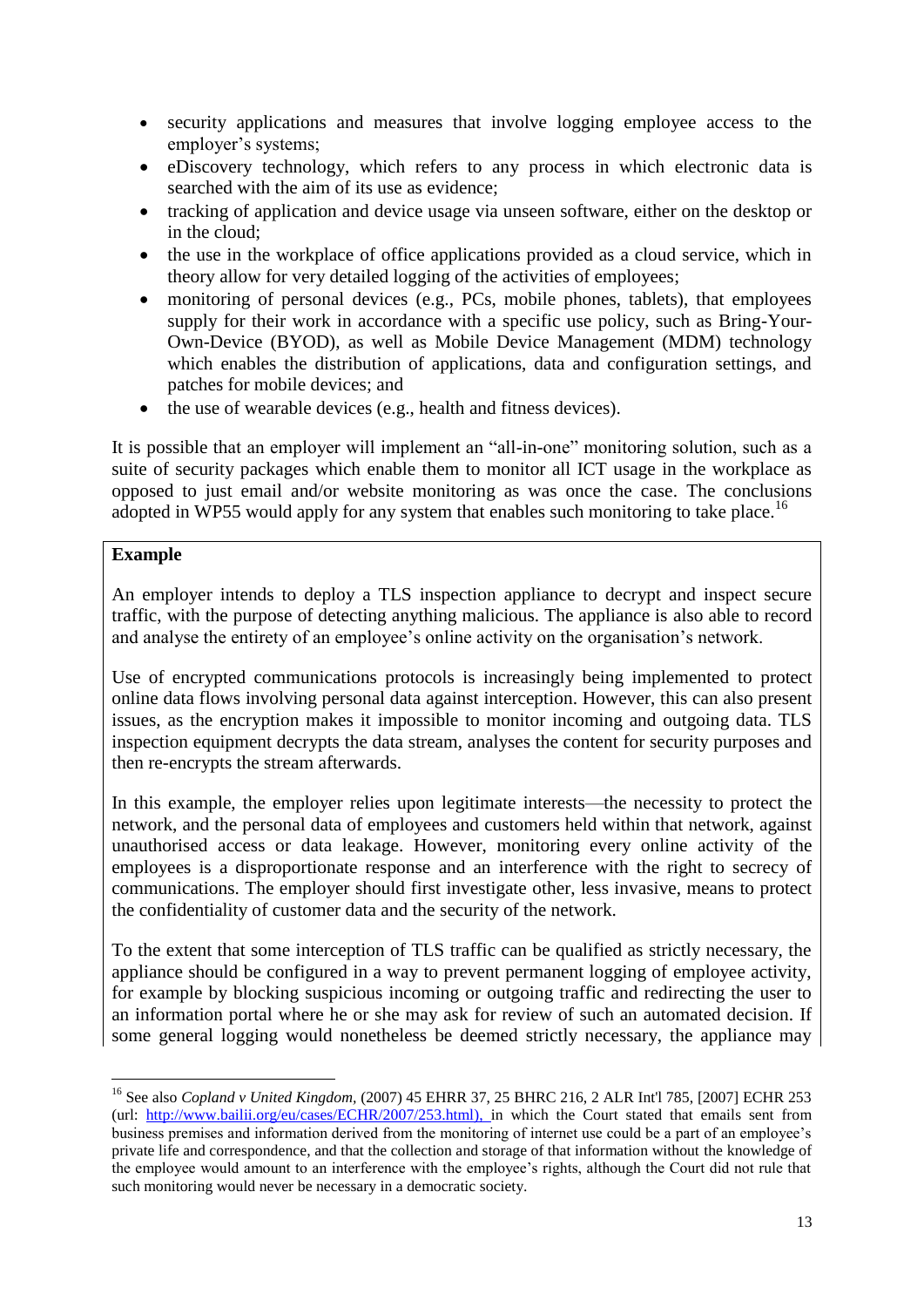also be configured not to store log data unless the appliance signals the occurrence of an incident, with a minimization of the information collected.

As a good practice, the employer could offer alternative unmonitored access for employees. This could be done by offering free WiFi, or stand-alone devices or terminals (with appropriate safeguards to ensure confidentiality of the communications) where employees can exercise their legitimate right to use work facilities for some private usage<sup>17</sup>. Moreover, employers should consider certain types of traffic whose interception endangers the proper balance between their legitimate interests and employee's privacy—such as the use of private webmail, visits to online banking and health websites—with the aim to appropriately configure the appliance so as not to proceed with interception of communications in circumstances that are not compliant with proportionality. Information on the type of communications that the appliance is monitoring should be specified to the employees.

A policy concerning the purposes for when, and by whom, suspicious log data can be accessed should be developed and made easily and permanently accessible for all employees, in order to also guide them about acceptable and unacceptable use of the network and facilities. This allows employees to adapt their behaviour to prevent being monitored when they legitimately use IT work facilities for private use. As good practice, such a policy should be evaluated, at least annually, to assess whether the chosen monitoring solution delivers the intended results, and whether there are other, less invasive tools or means available to achieve the same purposes.

Irrespective of the technology concerned or the capabilities it possesses, the legal basis of Article 7(f) is only available if the processing meets certain conditions. Firstly, employers utilising these products and applications must consider the proportionality of the measures they are implementing, and whether any additional actions can be taken to mitigate or reduce the scale and impact of the data processing. As an example of good practice, this consideration could be undertaken via a DPIA prior to the introduction of any monitoring technology. Secondly, employers must implement and communicate acceptable use policies alongside privacy policies, outlining the permissible use of the organisation's network and equipment, and strictly detailing the processing taking place.

In some countries the creation of such a policy would legally require approval of a Workers' Council or similar representation of employees. In practice, such policies are often drafted by IT maintenance staff. Since their main focus will mostly be on security, and not on the legitimate expectation of privacy of employees, WP29 recommends that in all cases a representative sample of employees is involved in assessing the necessity of the monitoring, as well as the logic and accessibility of the policy.

-

<sup>&</sup>lt;sup>17</sup> See *Halford v. United Kingdom*, [1997] ECHR 32, (url: [http://www.bailii.org/eu/cases/ECHR/1997/32.html\)](http://www.bailii.org/eu/cases/ECHR/1997/32.html), in which the Court stated that "telephone calls made from business premises as well as from the home may be covered by the notions of 'private life' and 'correspondence' within the meaning of Article 8 paragraph 1 [of the Convention]"; and *Barbulescu v. Romania*, [2016] ECHR 61, (url: [http://www.bailii.org/eu/cases/ECHR/2016/61.html\)](http://www.bailii.org/eu/cases/ECHR/2016/61.html), concerning the use of a professional instant messenger account for personal correspondence, in which the Court stated that monitoring of the account by the employer was limited and proportionate; the dissenting opinion of Judge Pinto de Alberquerque which argued for a careful balance to be struck.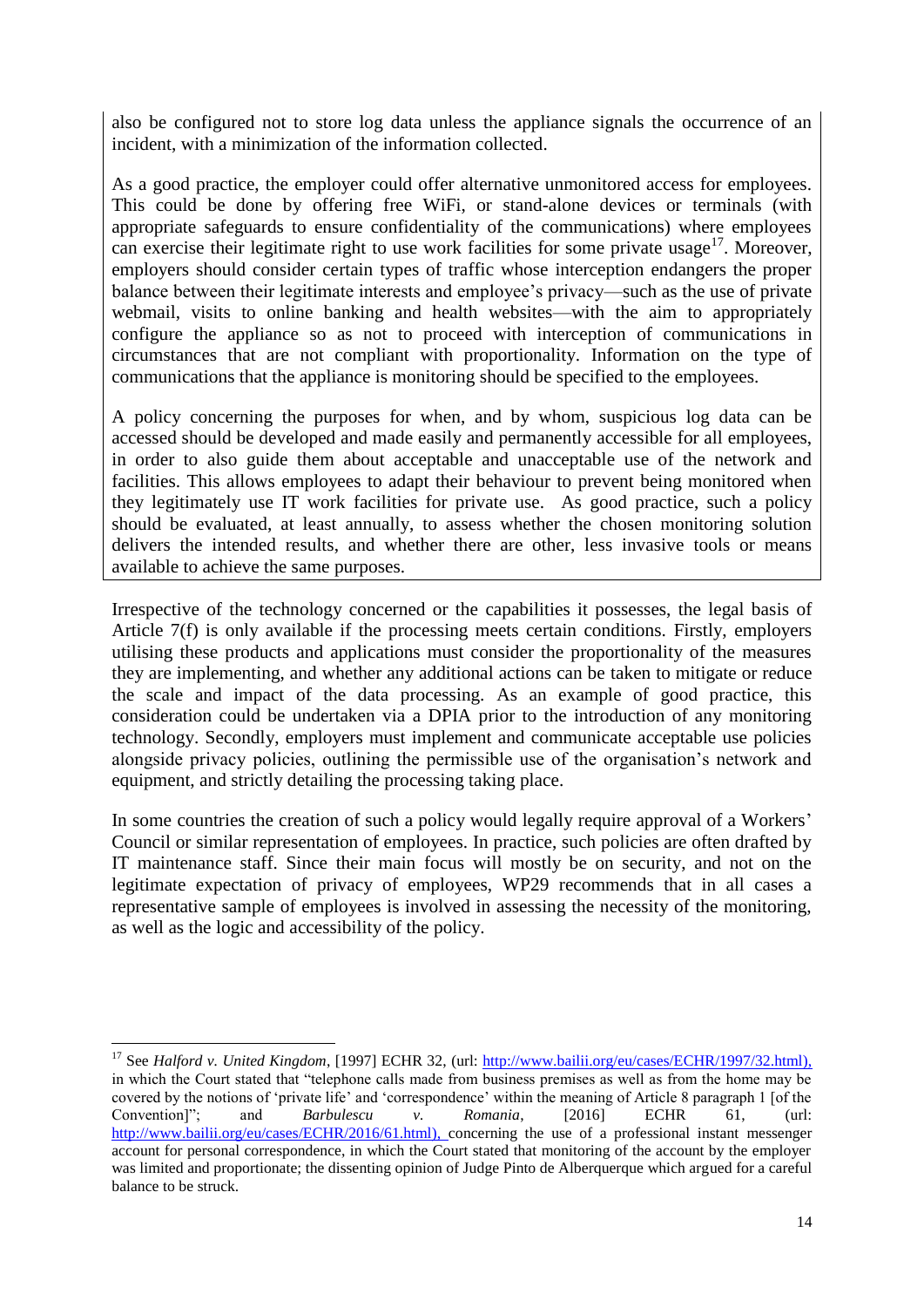#### **Example**

An employer deploys a Data Loss Prevention tool to monitor the outgoing e-mails automatically, for the purpose of preventing unauthorised transmission of proprietary data (e.g. customer's personal data), independently from whether such an action is unintentional or not. Once an e-mail is being considered as the potential source of a data breach, further investigation is performed.

Again, the employer relies upon the necessity for his legitimate interest to protect the personal data of customers as well as his assets against unauthorised access or data leakage. However, such a DLP tool may involve unnecessary processing of personal data —for example, a "false positive" alert might result in unauthorized access of legitimate e-mails that have been sent by employees (which may be, for instance, personal e-mails).

Therefore, the necessity of the DLP tool and its deployment should be fully justified so as to strike the proper balance between his legitimate interests and the fundamental right to the protection of employees' personal data. In order for the legitimate interests of the employer to be relied upon, certain measures should be taken to mitigate the risks. For example, the rules that the system follows to characterize an e-mail as potential data breach should be fully transparent to the users, and in cases that the tool recognises an e-mail that is to be sent as a possible data breach, a warning message should inform the sender of the e-mail prior to the email transmission, so as to give the sender the option to cancel this transmission.

In some cases, the monitoring of employees is possible not so much because of the deployment of specific technologies, but simply because employees are expected to use online applications made available by the employer which process personal data. The use of cloud-based office applications (e.g. document editors, calendars, social networking) is an example of this. It should be ensured that employees can designate certain private spaces to which the employer may not gain access unless under exceptional circumstances. This, for example, is relevant for calendars, which are often also used for private appointments. If the employee sets an appointment to "Private" or notes this in appointment itself, employers (and other employees) should not be allowed to review the contents of the appointment.

The requirement of subsidiarity in this context sometimes means that no monitoring may take place at all. For example, this is the case where the prohibited use of communications services can be prevented by blocking certain websites. If it is possible to block websites, instead of continuously monitoring all communications, blocking should be chosen in order to comply with this requirement of subsidiarity.

More generally, prevention should be given much more weight than detection—the interests of the employer are better served by preventing internet misuse through technical means than by expending resources in detecting misuse.

#### <span id="page-14-0"></span>**5.4 Processing operations resulting from monitoring ICT usage outside the workplace**

ICT usage outside the workplace has become more common with the growth of homeworking, remote working and "bring your own device" policies. The capabilities of such technologies can pose a risk to the private life of employees, as in many cases the monitoring systems existing in the workplace are effectively extended into the employees' domestic sphere when they use such equipment. .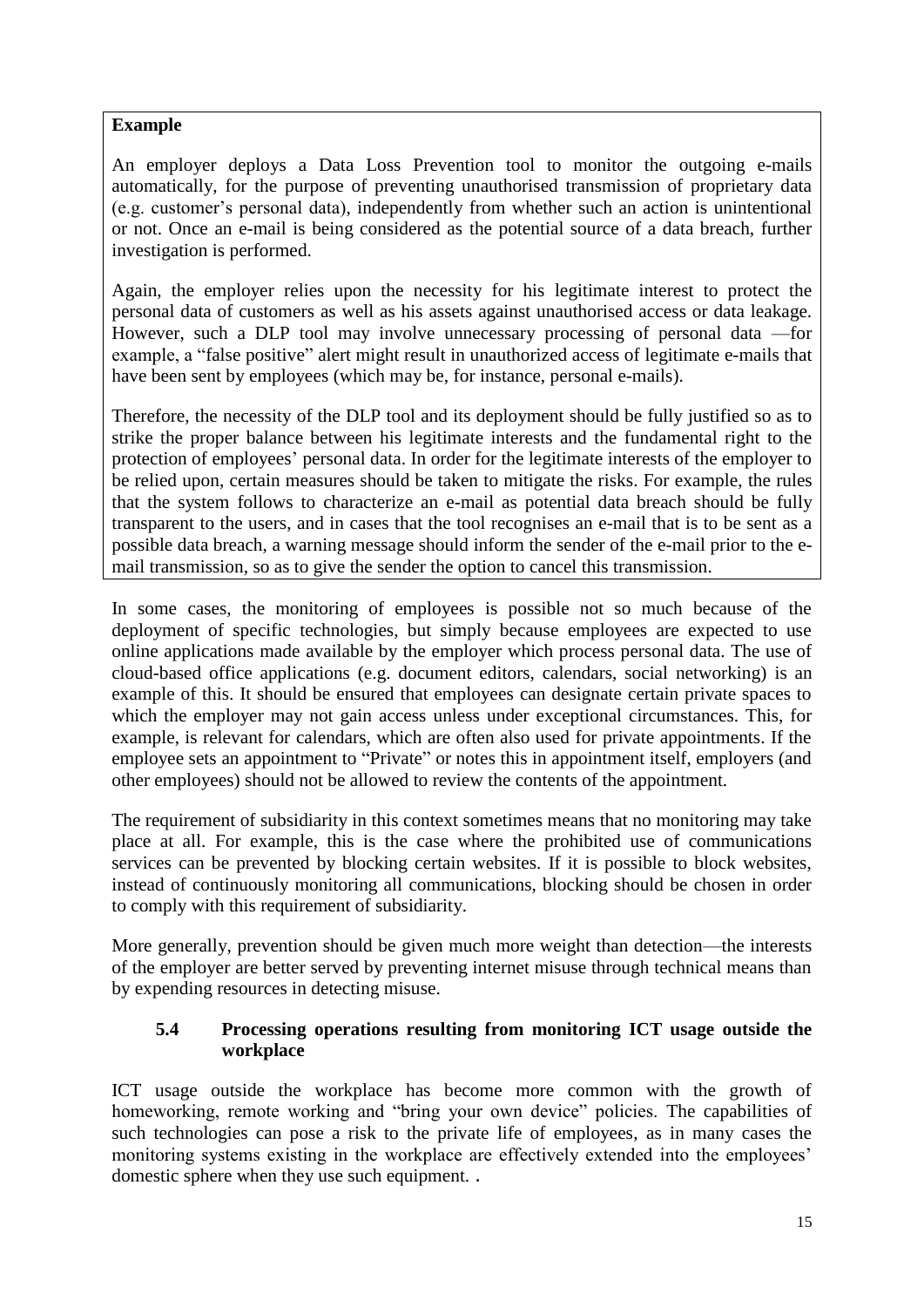#### **5.4.1** *MONITORING OF HOME AND REMOTE WORKING*

It has become more common for employers to offer employees the option to work remotely, e.g., from home and/or whilst in transit. Indeed, this is a central factor behind the reduced distinction between the workplace and the home. In general this involves the employer issuing ICT equipment or software to the employees which, once installed in their home/on their own devices, enables them to have the same level of access to the employer's network, systems and resources that they would have if they were in the workplace, depending on the implementation.

Whilst remote working can be a positive development, it also presents an area of additional risk for an employer. For example, employees that have remote access to the employer's infrastructure are not bound by the physical security measures that may be in place at the employer's premises. To put it plainly: without the implementation of appropriate technical measures the risk of unauthorised access increases and may result in the loss or destruction of information, including personal data of employees or customers, which the employer may hold.

In order to mitigate this area of risk employers may think there is a justification for deploying software packages (either on-premise or in the cloud) that have the capabilities of, for example, logging keystrokes and mouse movements, screen capturing (either randomly or at set intervals), logging of applications used (and how long they were used for), and, upon compatible devices, enabling webcams and collecting the footage thereof. Such technologies are widely available including from third parties such as cloud providers.

However, the processing involved in such technologies are disproportionate and the employer is very unlikely to have a legal ground under legitimate interest, e.g. for recording an employee's keystrokes and mouse movements.

The key is addressing the risk posed by home and remote working in a proportionate, nonexcessive manner, in whatever way the option is offered and by whatever technology is proposed, particularly if the boundaries between business and private use are fluid.

## **5.4.2** *BRING YOUR OWN DEVICE (BYOD)*

Due to the rise in popularity, features and capability of consumer electronic devices, employers may face demands from employees to use their own devices in the workplace to carry out their jobs. This is known as "bring your own device" or BYOD.

Implementing BYOD effectively can lead to a number of benefits for employees, including improved employee job satisfaction, overall morale increase, increased job efficiency and increased flexibility. However, by definition, some use of an employee's device will be personal in nature, and this is more likely to be the case at certain times of the day (e.g., evenings and weekends). It is therefore a distinct possibility that employees' use of their own devices will lead to employers processing non-corporate information about those employees, and possibly any family members who also use the devices in question.

In the employment context, BYOD privacy risks are commonly associated with monitoring technologies that collect identifiers such as MAC addresses, or in instances where an employer accesses an employee's device under the justification of performing a security scan, i.e. for malware. In respect of the latter, a number of commercial solutions exist that allow for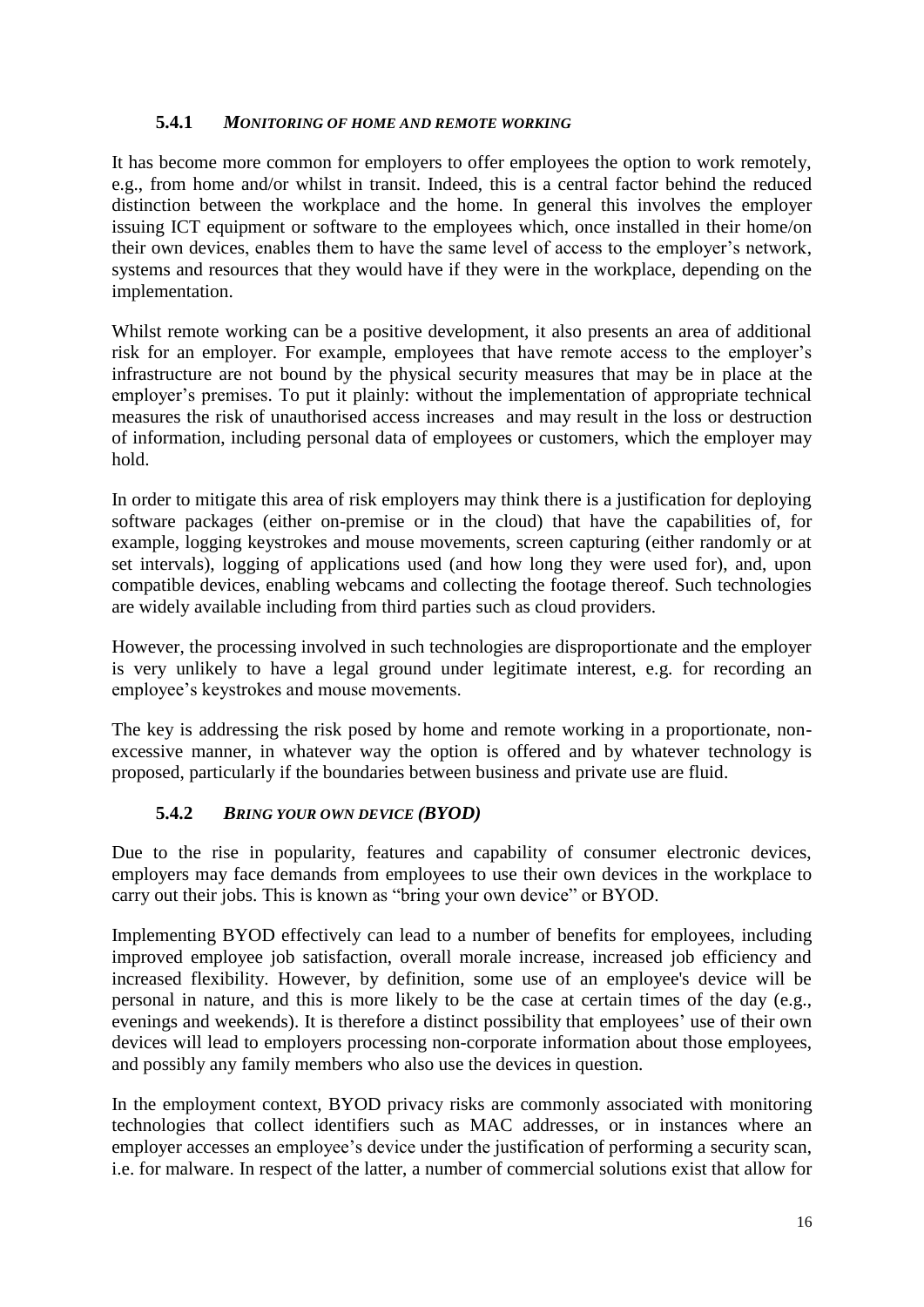the scanning of private devices, however their usage could potentially access all data on that device and therefore they must be carefully managed. For example, those sections of a device which are presumed to be only used for private purposes (e.g. the folder storing photos taken with the device) may in principle not be accessed.

Monitoring the location and traffic of such devices may be considered to serve a legitimate interest to protect the personal data that the employer is responsible for as the data controller; however this may be unlawful where an employee's personal device is concerned, if such monitoring also captures data relating to the employee's private and family life. In order to prevent monitoring of private information appropriate measures must be in place to distinguish between private and business use of the device.

Employers should also implement methods by which their own data on the device is securely transferred between that device and their network. It may be the case that the device is therefore configured to route all traffic through a VPN back into the corporate network, so as to offer a certain level of security; however, if such a measure is used, the employer should also consider that software installed for the purposes of monitoring pose a privacy risk during periods of personal usage by the employee. Devices that offer additional protections such as "sandboxing" data (keeping data contained within a specific app) could be used.

Conversely, the employer must also consider the prohibition of the use of specific work devices for private use if there is no way to prevent private use being monitored—for example if the device offers remote access to personal data for which the employer is the data controller.

## **5.4.3** *MOBILE DEVICE MANAGEMENT (MDM)*

Mobile device management enables employers to locate devices remotely, deploy specific configurations and/or applications, and delete data on demand. An employer may operate this functionality himself, or use a third party to do so. MDM services also enable employers to record or track the device in real-time even if it is not reported stolen.

A DPIA should be performed prior to the deployment of any such technology where it is new, or new to the data controller. If the outcome of the DPIA is that the MDM technology is necessary in specific circumstances, an assessment should still be made as to whether the resulting data processing complies with the principles of proportionality and subsidiarity. Employers must ensure that the data collected as part of this remote location capability is processed for a specified purpose and does not, and could not, form part of a wider programme enabling ongoing monitoring of employees. Even for specified purposes, the tracking features should be mitigated. Tracking systems can be designed to register the location data without presenting it to the employer—in such circumstances, the location data should become available only in circumstances where the device would be reported or lost.

Employees whose devices are enrolled in MDM services must also be fully informed as to what tracking is taking place, and what consequences this has for them.

## **5.4.4** *WEARABLE DEVICES*

Employers are increasingly tempted to provide wearable devices to their employees in order to track and monitor their health and activity within and sometimes even outside of the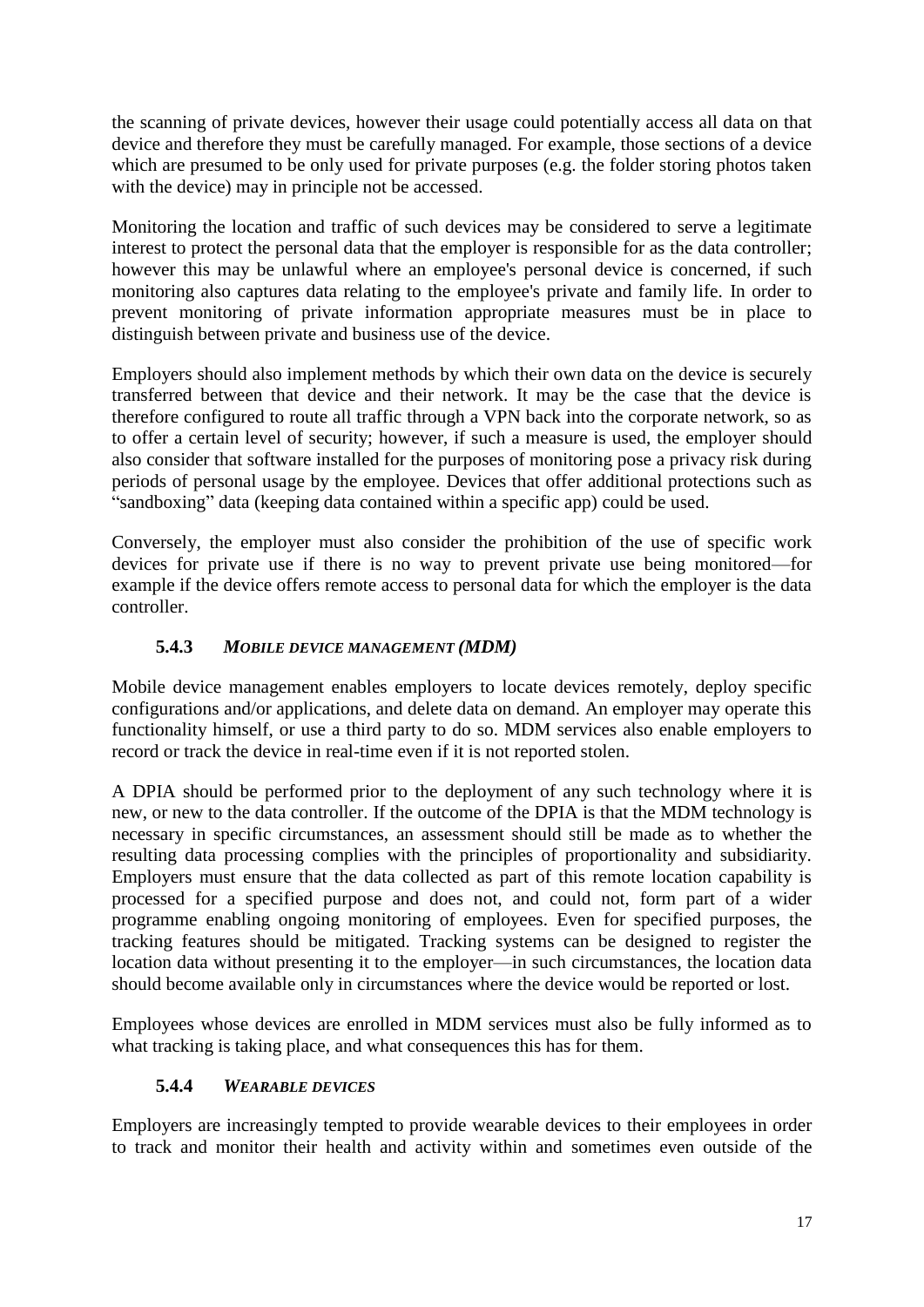workplace. However, this data processing involves the processing of health data, and is therefore prohibited based on Article 8 of the DPD.

Given the unequal relationship between employers and employees—i.e., the employee has a financial dependence on the employer—and the sensitive nature of the health data, it is highly unlikely that legally valid explicit consent can be given for the tracking or monitoring of such data as employees are essentially not 'free' to give such consent in the first place. Even if the employer uses a third party to collect the health data, which would only provide aggregated information about general health developments to the employer, the processing would still be unlawful.

Also, as described in *Opinion 5/2014 on Anonymisation Techniques*<sup>18</sup>, it is technically very difficult to ensure complete anonymisation of the data. Even in an environment with over a thousand employees, given the availability of other data about the employees the employer would still be able to single out individual employees with particular health indications such as high blood pressure or obesity.

#### **Example:**

An organisation offers fitness monitoring devices to its employees as a general gift. The devices count the number of steps employees take, and register their heartbeats and sleeping patterns over time.

The resulting health data should only be accessible to the employee and not the employer. Any data transferred between the employee (as data subject) and the device/service provider (as data controller) is a matter for those parties.

As the health data could also be processed by the commercial party that has manufactured the devices or offers a service to employers, when choosing the device or service the employer should evaluate the privacy policy of the manufacturer and/or service provider, to ensure that it does not result in unlawful processing of health data on employees.

## **5.5 Processing operations relating to time and attendance**

<span id="page-17-0"></span>Systems that enable employers to control who can enter their premises, and/or certain areas within their premises, can also allow the tracking of employees' activities. Although such systems have existed for a number of years, new technologies intended to track employees' time and attendance are being more widely deployed, including those that process of biometric data as well as others such as mobile device tracking.

Whilst such systems can form an important component of an employer's audit trail, they also pose the risk of providing an invasive level of knowledge and control regarding the activities of the employee whilst in the workplace.

## **Example:**

-

An employer maintains a server room in which business-sensitive data, personal data relating to employees and personal data relating to customers is stored in digital form. In order to

<sup>18</sup> WP29, *Opinion 5/2014 on anonymization techniques*, WP 216, 10 April 2014, url: [http://ec.europa.eu/justice/data-protection/article-29/documentation/opinion](http://ec.europa.eu/justice/data-protection/article-29/documentation/opinion-recommendation/files/2014/wp216_en.pdf)[recommendation/files/2014/wp216\\_en.pdf](http://ec.europa.eu/justice/data-protection/article-29/documentation/opinion-recommendation/files/2014/wp216_en.pdf)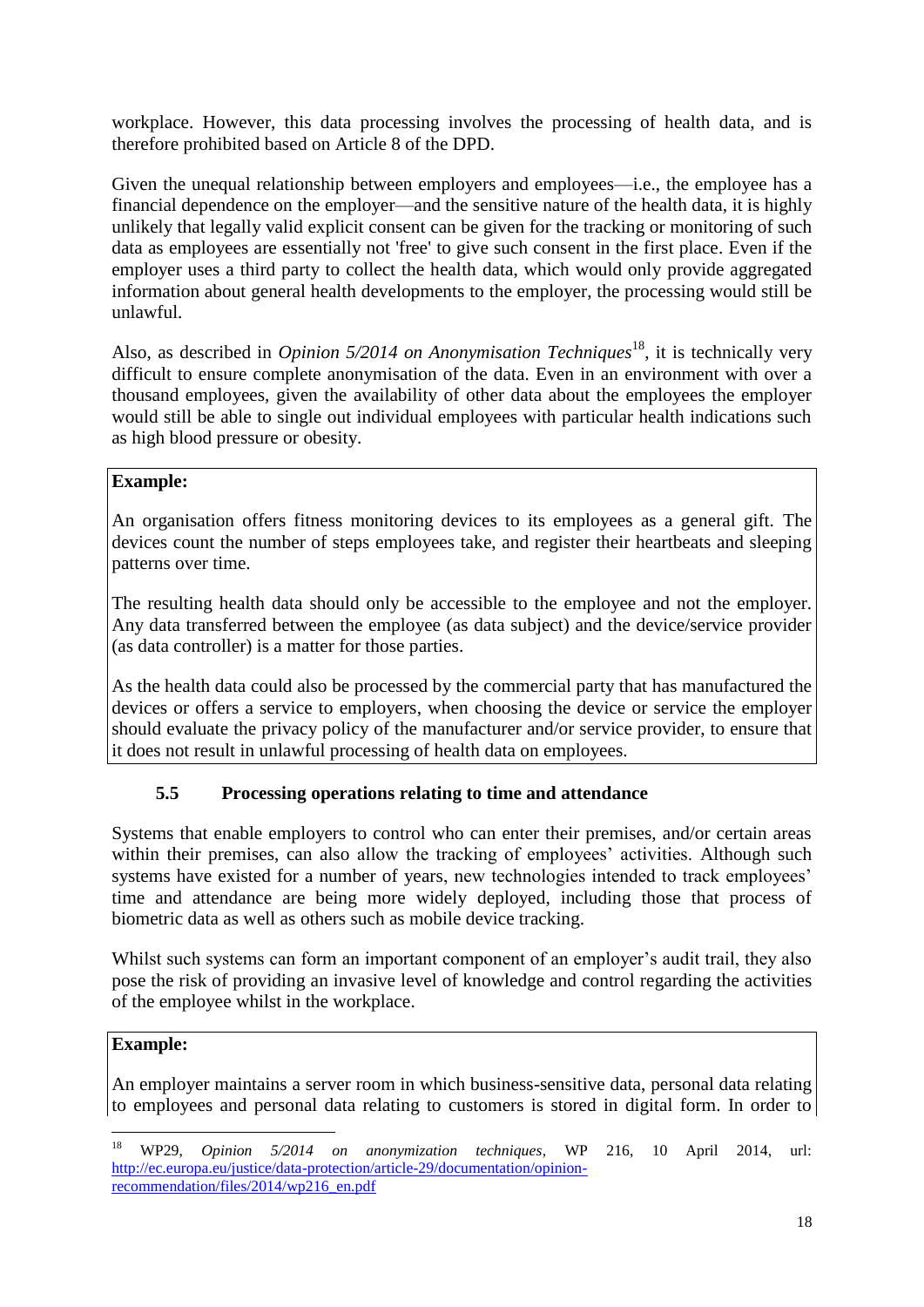comply with legal obligations to secure the data against unauthorised access, the employer has installed an access control system that records the entrance and exit of employees who have appropriate permission to enter the room. Should any item of equipment go missing, or if any data is subject to unauthorised access, loss or theft, the records maintained by the employer allow them to determine who had access to the room at that time.

Given that the processing is necessary and does not outweigh the right to private life of the employees, it can be in the legitimate interest under Art. 7(f), if the employees have been adequately informed about the processing operation. However, the continuous monitoring of the frequency and exact entrance and exit times of the employees cannot be justified if these data are also used for another purpose, such as employee performance evaluation.

## **5.6 Processing operations using video monitoring systems**

<span id="page-18-0"></span>Video monitoring and surveillance continues to present similar issues for employee privacy as before: the capability to continuously capture the behaviour of the worker.<sup>19</sup> The most relevant changes relating to the application of this technology in the employment context are the capability to access the collected data remotely (e.g. via a smartphone) easily; the reduction in the cameras' sizes (along with an increase in their capabilities, e.g. highdefinition); and the processing that can be performed by new video analytics.

With the capabilities given by video analytics, it is possible for an employer to monitor the worker's facial expressions by automated means, to identify deviations from predefined movement patterns (e.g. factory context), and more. This would be disproportionate to the rights and freedoms of employees, and therefore, generally unlawful. The processing is also likely to involve profiling, and possibly, automated decision-making. Therefore, employers should refrain from the use of facial recognition technologies. There may be some fringe exceptions to this rule, but such scenarios cannot be used to invoke a general legitimation of the use of such technology<sup>20</sup>.

## **5.7 Processing operations involving vehicles used by employees**

<span id="page-18-1"></span>Technologies that enable employers to monitor their vehicles have become widely adopted, particularly among organisations whose activities involve transport or have significant vehicle fleets.

Any employer using vehicle telematics will be collecting data about both the vehicle and the individual employee using that vehicle. This data can include not just the location of the vehicle (and, hence, the employee) collected by basic GPS tracking systems, but, depending on the technology, a wealth of other information including driving behaviour. Certain technologies can also enable continuous monitoring both of the vehicle and the driver (eg, event data recorders).

An employer might be obliged to install tracking technology in vehicles to demonstrate compliance with other legal obligations, e.g. to ensure the safety of employees who drive those vehicles. The employer may also have a legitimate interest in being able to locate the

-

<sup>&</sup>lt;sup>19</sup> See the above referenced case of *Köpke v Germany*; additionally, it should also be noted that in some jurisdictions the installation of systems such as CCTV for the purpose of proving unlawful conduct has been ruled permissible; see the case of *Bershka* in the Constitutional Court of Spain.

<sup>&</sup>lt;sup>20</sup> Moreover, under the GDPR, processing of biometric data for identification purposes must be based on an <sup>20</sup> exception provided by Art. 9(2).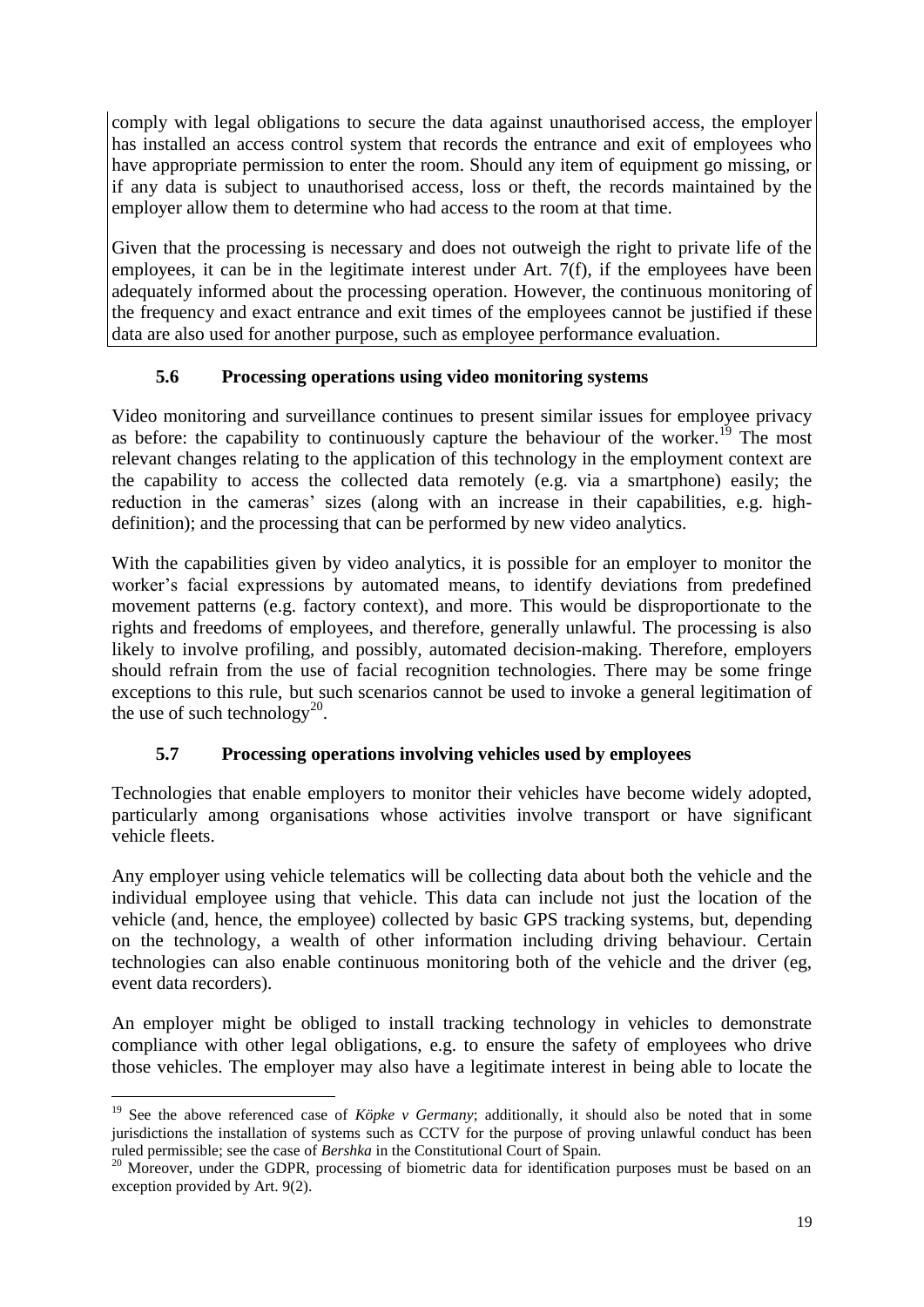vehicles at any time. Even if employers would have a legitimate interest to achieve these purposes, it should first be assessed whether the processing for these purposes is necessary, and whether the actual implementation complies with the principles of proportionality and subsidiarity. Where private use of a professional vehicle is allowed, the most important measure an employer can take to ensure compliance with these principles is the offering of an opt-out: the employee in principle should have the option to temporarily turn off location tracking when special circumstances justify this turning off, such as a visit to a doctor. This way, the employee can on its own initiative protect certain location data as private. The employer must ensure that the collected data are not used for illegitimate further processing, such as the tracking and evaluation of employees.

The employer must also clearly inform the employees that a tracking device has been installed in a company vehicle that they are driving, and that their movements are being recorded whilst they are using that vehicle (and that, depending on the technology involved, their driving behaviour may also be recorded). Preferably such information should be displayed prominently in every car, within eyesight of the driver.

It is possible that employees may use company vehicles outside working hours, e.g. for personal use, depending on the specific policies governing the use of those vehicles. Given the sensitivity of location data, it is unlikely that there is a legal basis for monitoring the locations of employees' vehicles outside agreed working hours. However, should such a necessity exist, an implementation that would be proportionate to the risks should be considered. For example, this could mean that, in order to prevent car theft, the location of the car is not registered outside working hours, unless the vehicle leaves a widely defined circle (region or even country). In addition, the location would only be shown in a "breakthe-glass" way—the employer would only activate the "visibility" of the location, accessing the data already stored by the system, when the vehicle leaves a predefined region..

As stated in the WP29 *Opinion 13/2011* on Geolocation services on smart mobile devices<sup>21</sup>:

"Vehicle tracking devices are not staff tracking devices. Their function is to track or monitor the location of the vehicles in which they are installed. Employers should not regard them as devices to track or monitor the behaviour or the whereabouts of drivers or other staff, for example by sending alerts in relation to speed of vehicle."

Further, as stated in the WP29 *Opinion 5/2005 on the use of location data with a view to*  providing value-added services<sup>22</sup>:

"Processing location data can be justified where it is done as part of monitoring the transport of people or goods or improving the distribution of resources for services in scattered locations (e.g. planning operations in real time), or where a security objective is being pursued in relation to the employee himself or to the goods or vehicles in his charge. Conversely, the Working Party considers data processing to be excessive where employees

-

<sup>21</sup> WP29, *Opinion 13/2011 on Geolocation services on smart mobile devices,* WP 185, 16 May 2011, url: [http://ec.europa.eu/justice/data-protection/article-29/documentation/opinion](http://ec.europa.eu/justice/data-protection/article-29/documentation/opinion-recommendation/files/2011/wp185_en.pdf)[recommendation/files/2011/wp185\\_en.pdf](http://ec.europa.eu/justice/data-protection/article-29/documentation/opinion-recommendation/files/2011/wp185_en.pdf)

 $\overline{22}$  WP29, *Opinion 5/2005 on the use of location data with a view to providing value-added services*, WP 115, 25 November 2005, url: [http://ec.europa.eu/justice/data-protection/article-29/documentation/opinion](http://ec.europa.eu/justice/data-protection/article-29/documentation/opinion-recommendation/files/2005/wp115_en.pdf)[recommendation/files/2005/wp115\\_en.pdf](http://ec.europa.eu/justice/data-protection/article-29/documentation/opinion-recommendation/files/2005/wp115_en.pdf)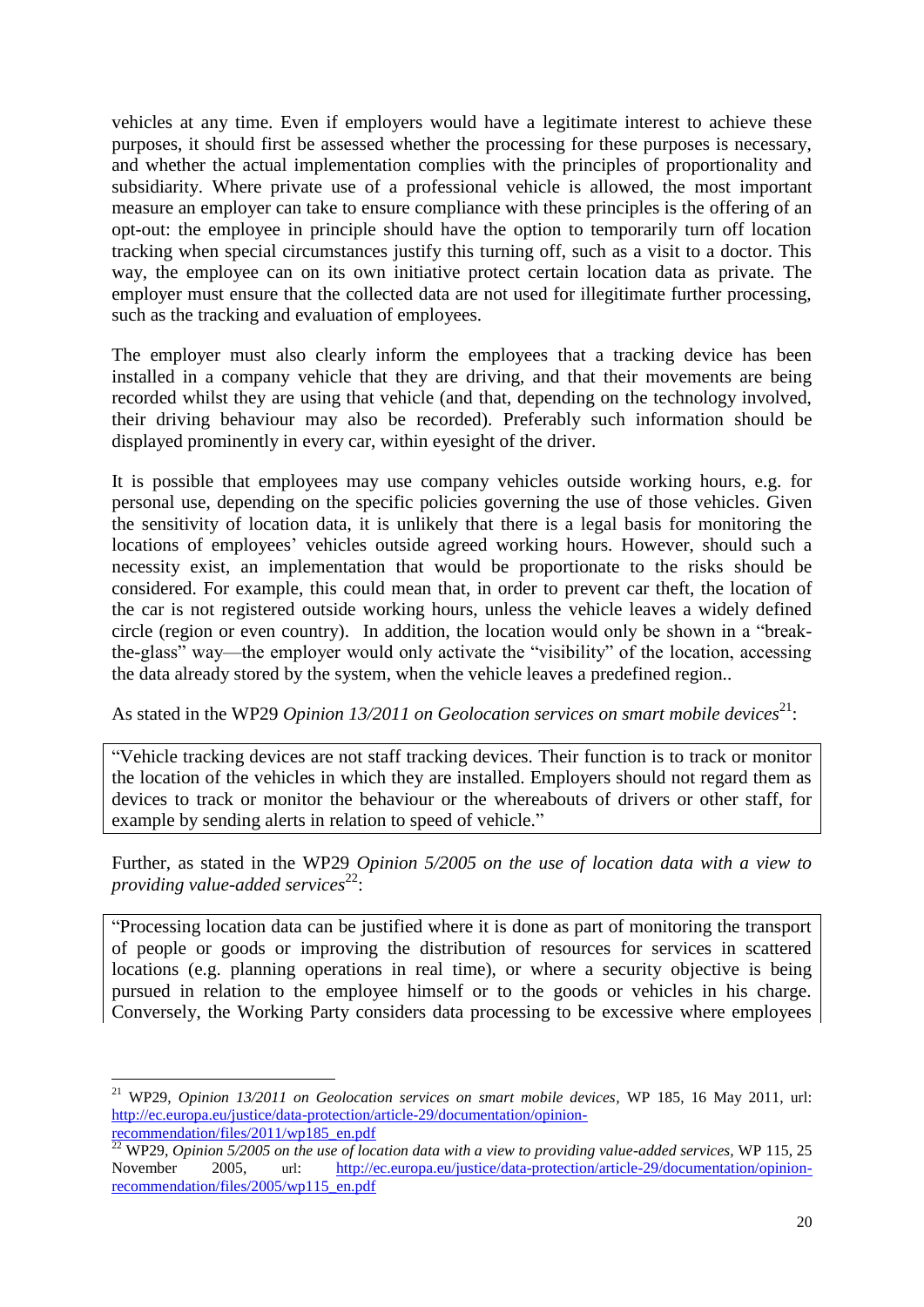are free to organise their travel arrangements as they wish or where it is done for the sole purpose of monitoring an employee's work where this can be monitored by other means."

### **5.7.1 EVENT DATA RECORDERS**

Event data recorders provide an employer with the technical capability of processing a significant amount of personal data about the employees that drive company vehicles. Such devices are increasingly being placed into vehicles with the goal to record video, possibly including sound, in case of an accident. These systems are able to record at certain times, e.g. in response to sudden braking, abrupt directional change or accidents, where the moments immediately preceding the incident are stored, but they can also be set to monitor continuously. This information can be used subsequently to observe and review an individual's driving behaviour with the aim of improving it. Moreover, many of these systems include GPS to track the location of the vehicle in real-time and other details corresponding to the driving (such as the vehicle speed) can be also stored for further processing.

These devices have become particularly prevalent among organisations whose activities involve transport or have significant vehicle fleets. However, the deployment of event data recorders can only be lawful if there is a necessity to process the ensuing personal data about the employee for a legitimate purpose, and the processing complies with the principles of proportionality and subsidiarity.

#### **Example**

A transport company equips all of its vehicles with a video camera inside the cabin which records sound and video. The purpose of processing these data is to improve the driving skills of the employees. The cameras are configured to retain recordings whenever incidents such as sudden braking or abrupt directional change take place. The company assumes it has a legal ground for the processing in its legitimate interest under Article 7(f) of the Directive, to protect the safety of its employees and other drivers' safety.

However, the legitimate interest of the company to monitor the drivers does not prevail over the rights of those drivers to the protection of their personal data. The continuous monitoring of employees with such cameras constitutes a serious interference with their right of privacy. There are other methods (e.g., the installation of equipment that prevents the use of mobile phones) as well as other safety systems like an advanced emergency braking system or a lane departure warning system that can be used for the prevention of vehicle accidents which may be more appropriate. Furthermore, such a video has a high probability of resulting in the processing of personal data of third parties (such as pedestrians) and, for such a processing, the legitimate interest of the company is not sufficient to justify the processing.

#### <span id="page-20-0"></span>**5.8 Processing operations involving disclosure of employee data to third parties**

It has become increasingly common for companies to transmit their employees' data to their customers for the purpose of ensuring reliable service provision. These data may be quite excessive depending on the scope of services provided (e.g. an employee's photo may be included). However, employees are not in a position, given the imbalance of power, to give free consent to the processing of their personal data by their employer, and if the data processing is not proportional, the employer does not have a legal ground.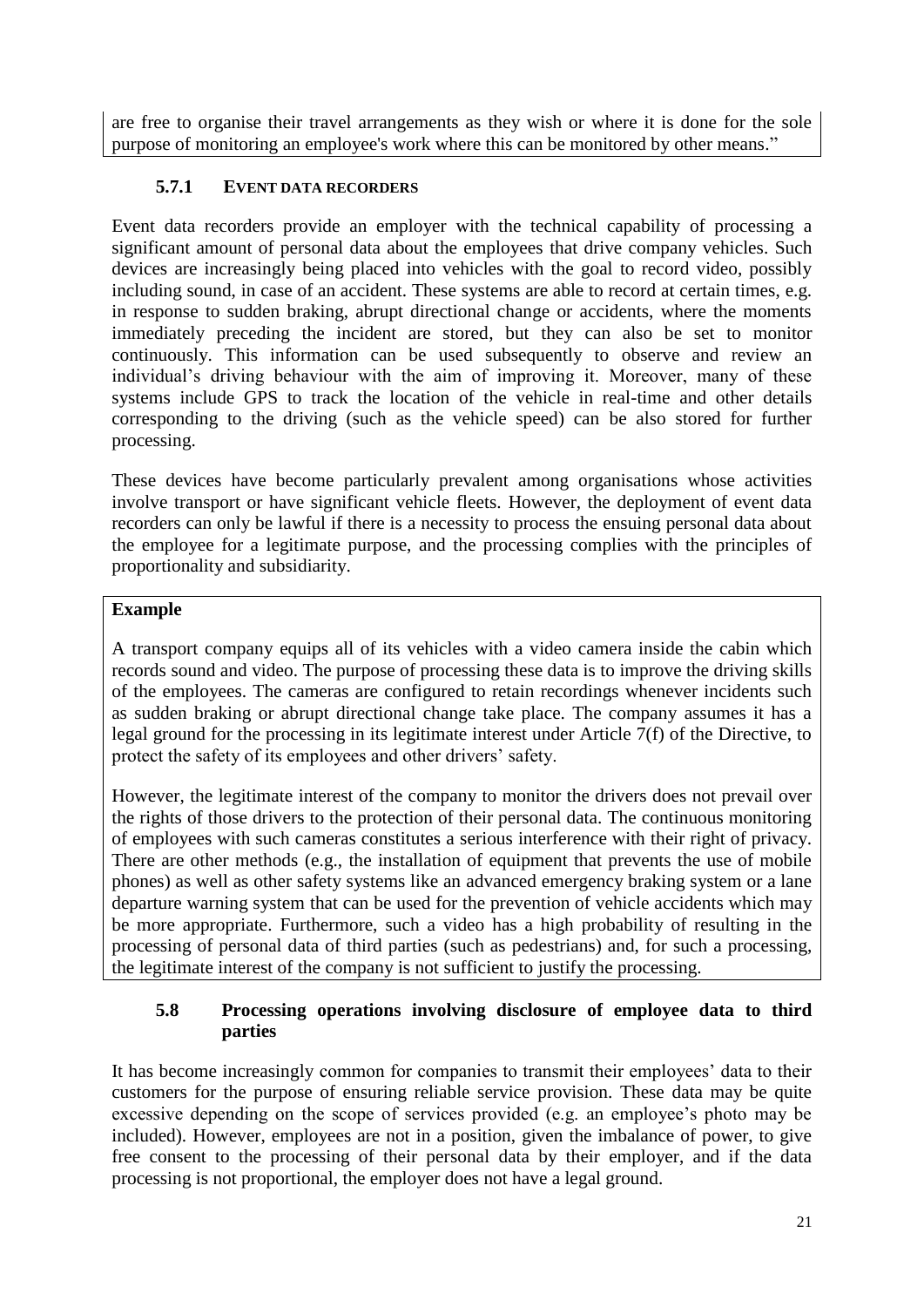#### **Example:**

A delivery company sends its customers an e-mail with a link to the name and the location of the deliverer (employee). The company also intended to provide a passport photo of the deliverer. The company assumed it would have a legal ground for the processing in its legitimate interest (Article 7(f) of the Directive), allowing the customer to check if the deliverer is indeed the right person.

However, it is not necessary to provide the name and the photo of the deliverer to the customers. Since there is no other legitimate ground for this processing, the delivery company is not allowed to provide these personal data to customers.

#### <span id="page-21-0"></span>**5.9 Processing operations involving international transfers of HR and other employee data**

Employers are increasingly using cloud-based applications and services, such as those designed for the handling of HR-data as well as online office applications. The use of most of these applications will result in the international transfer of data from and concerning employees. As previously outlined in Opinion 08/2001, Art. 25 of the Directive states that transfers of personal data to a third country outside the EU can take place only where that country ensures an adequate level of protection. Whatever the basis, the transfer should satisfy the provisions of the Directive.

It should thus be ensured that these provisions concerning the international transfer of data are complied with. WP29 re-states its previous position that it is preferable to rely on adequate protection rather than the derogations listed in Art. 26 of the DPD; where consent is relied on it must be specific, unambiguous and freely-given. However, it should also be ensured that the data shared outside the EU/EEA, and subsequent access by other entities within the group, remains limited to the minimum necessary for the intended purposes.

## <span id="page-21-1"></span>**6. Conclusions and Recommendations**

## **6.1 Fundamental rights**

<span id="page-21-2"></span>The contents of communications above, as well as the traffic data relating to those communications, enjoy the same fundamental rights protections as "analogue" communications.

Electronic communications made from business premises may be covered by the notions of "private life" and "correspondence" within the meaning of Article 8 paragraph 1 of the European Convention. Based on the current Data Protection Directive employers may only collect the data for legitimate purposes, with the processing taking place under appropriate conditions (e.g., proportionate and necessary, for a real and present interest, in a lawful, articulated and transparent manner), with a legal basis for the processing of personal data collected from or generated through electronic communications.

The fact that an employer has the ownership of the electronic means does not rule out the right of employees to secrecy of their communications, related location data and correspondence. The tracking of the location of employees through their self-owned or company issued devices should be limited to where it is strictly necessary for a legitimate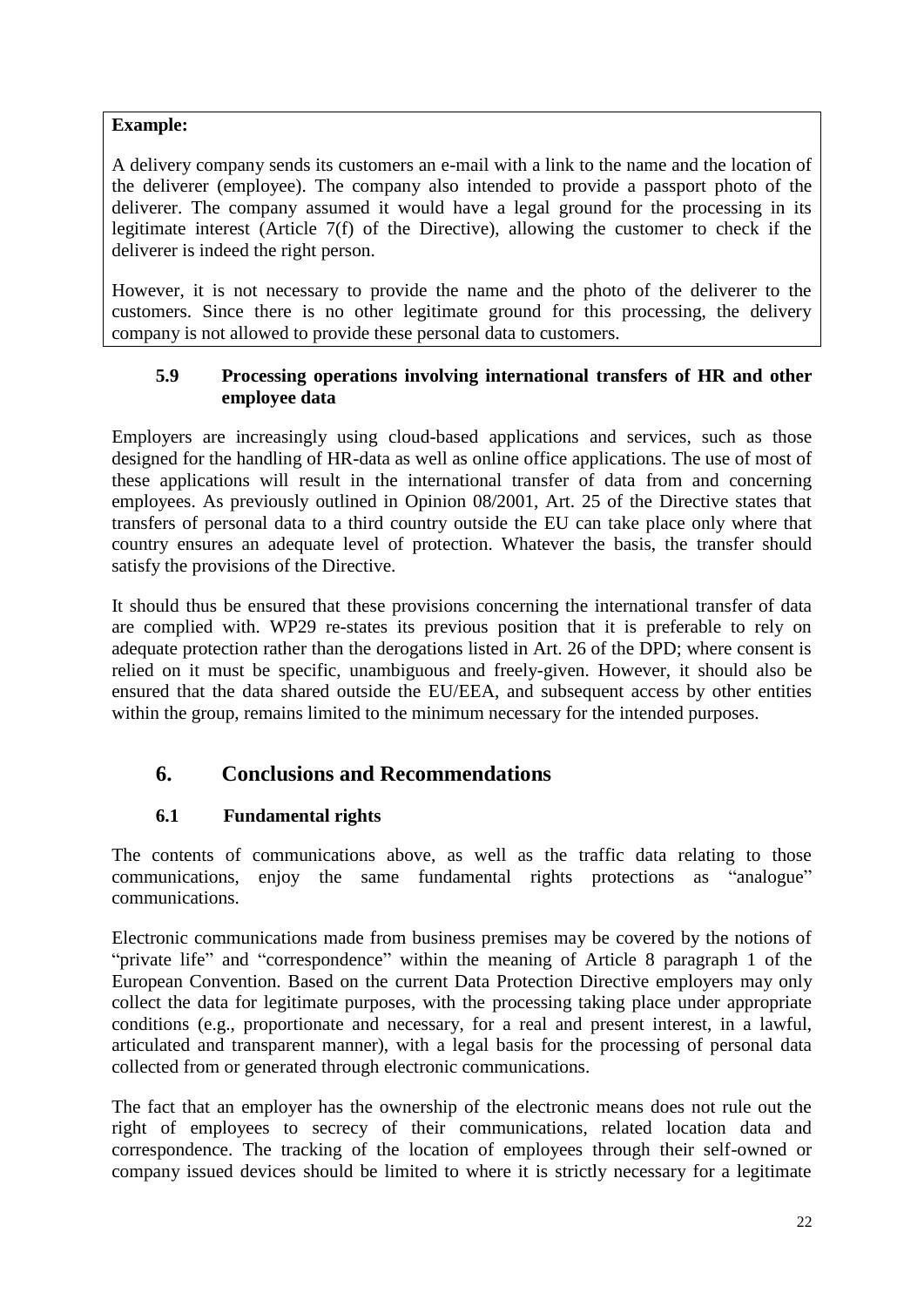purpose. Certainly, in the case of Bring Your Own Device it is important that employees are given the opportunity to shield their private communications from any work-related monitoring.

## **6.2 Consent; legitimate interest**

<span id="page-22-0"></span>Employees are almost never in a position to freely give, refuse or revoke consent, given the dependency that results from the employer/employee relationship. Given the imbalance of power, employees can only give free consent in exceptional circumstances, when no consequences at all are connected to acceptance or rejection of an offer.

The legitimate interest of employers can sometimes be invoked as a legal ground, but only if the processing is strictly necessary for a legitimate purpose and the processing complies with the principles of proportionality and subsidiarity. A proportionality test should be conducted prior to the deployment of any monitoring tool to consider whether all data are necessary, whether this processing outweighs the general privacy rights that employees also have in the workplace and what measures must be taken to ensure that infringements on the right to private life and the right to secrecy of communications are limited to the minimum necessary.

## **6.3 Transparency**

<span id="page-22-1"></span>Effective communication should be provided to employees concerning any monitoring that takes place, the purposes for this monitoring and the circumstances, as well as possibilities for employees to prevent their data being captured by monitoring technologies. Policies and rules concerning legitimate monitoring must be clear and readily accessible. The Working Party recommends involving a representative sample of employees in the creation and evaluation of such rules and policies as most monitoring has the potential to infringe on the private lives of employees.

## **6.4 Proportionality and data minimisation**

<span id="page-22-2"></span>Data processing at work must be a proportionate response to the risks faced by an employer. For example, internet misuse can be detected without the necessity of analysing website content. If misuse can be prevented (e.g., by using web filters) the employer has no general right to monitor.

Further, a blanket ban on communication for personal reasons is impractical and enforcement may require a level of monitoring that may be disproportionate. Prevention should be given much more weight than detection--the interests of the employer are better served by preventing internet misuse through technical means than by expending resources in detecting misuse.

The information registered from the ongoing monitoring, as well as the information that is shown to the employer, should be minimized as much as possible. Employees should have the possibility to temporarily shut off location tracking, if justified by the circumstances. Solutions that for example track vehicles can be designed to register the position data without presenting it to the employer.

Employers must take the principle of data minimisation into account when deciding on the deployment of new technologies. The information should be stored for the minimum amount